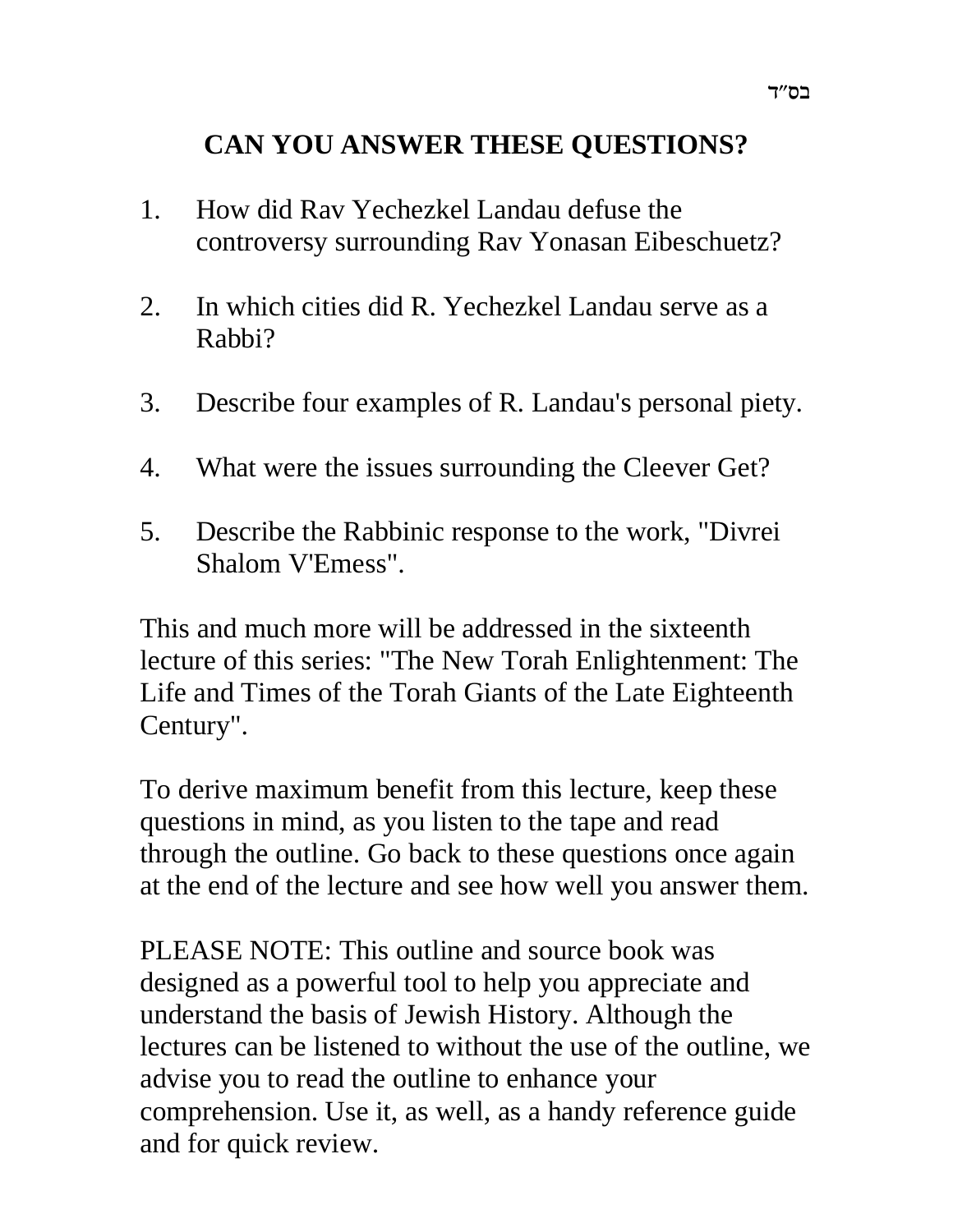### THE EPIC OF THE ETERNAL PEOPLE Presented by Rabbi Shmuel Irons

#### Series IX Lecture #16

### THE NEW TORAH ENLIGHTENMENT: THE LIFE AND TIMES OF THE TORAH GIANTS OF THE LATE EIGHTEENTH CENTURY

#### I. HaRav HaGaon R. Yechezkel Landau: The Early Years

 $A_{\cdot}$ 

צדיק זה נולד ח"י חשון שנת דע"ת לפ"ק בק"ק אפטא רך ויחיד לא"ז הרב המופלג .  $(1)$ . . מו"ה יהודה הלוי לנדא ז"ל משלשלת היוחסים גן הדסים . .. . וכאיש גבירתו א"ז צנועה וחסודה . . . חיה נ"ע בת א"ז גאון מפורסם חסיד ועניו . . . מו"ה אלעזר זצוק"ל אב"ד ור"מ דק״ק דובנא רבתא . . . גם שניהם נכדי מאור הגולה מהור״ר העשיל אב״ד ור״מ דק״ק קראקא ... אבינו ... נתגדל בחוצן תורה וגדולה ... הרה"ג ר' יעקבקא לנדא בנו של הרה"ג ר' יחזקאל בהקדמה שלו לס' נודע ביהודה הנקרא "דברי ידידות"

This *tzaddik* (saint) was born on the eighteenth of Cheshvan, in the year 5474 (1713) in the city of Opatow. He was the only child of his father, my grandfather, the outstanding scholar, R. Yehudah HaLevi Landau, of blessed memory, a descendant of a prestigious family ... His wife, my mother, was equally remarkable, a modest and pious woman, ... Chayah, may she rest in Paradise, the daughter of my grandfather, the renowned Gaon, *chasid*, and humble, ... R. Elazar, the memory of the righteous is for a blessing, the  $Av$ Bais Din (head of the Rabbinic court) and Reish Mesivta (head of the yeshiva) of the holy community of Dubno and its environs. . . . Both of them were descendants of the luminary of the Diaspora, R. Heschel, the Av Bais Din and Reish Mesivta of the holy community of Cracow.... Our father grew up in an environment of Torah and wealth... HaRav "Yakovke" (Yaakov), the son of R. Yechezkel Landau, Preface to Noda **BiYhudah** 

ויען שאני מגזע רש"י יגעתי ליישב דברי רש"י על נכון . . . שו"ת נודע ביהודה  $(2)$ מהדורה תנינא – יו"ד סימן רא

Since I am a descendant of Rashi, I made a concerted effort to correctly resolve the words of Rashi. Teshuvas Noda BiYhudah II Yoreh Deah 201

**B.** 

בינה יתירה נודעת לו בימי עלומיו מלא כריסו בש"ס ופוסקים הראשונים וכל רז לא  $(1)$ ידענו כי A<br/>ויס סאנציר איל ... שמעתי פה היים ... מו"ה אניס ליה מסוד <br/>ו $\cdot$  אניס ליה מסוד הוא היה לו לחבר טוב בלמודי ד' הנסתרות הוא היה אומר כי כל כתבי הקודש של האר"י ז"ל ויתר ספרי קבלה המקובלים במדינה זו גם "המורה נבוכים" כל אלה חוברו לו יחדיו והיו טמונים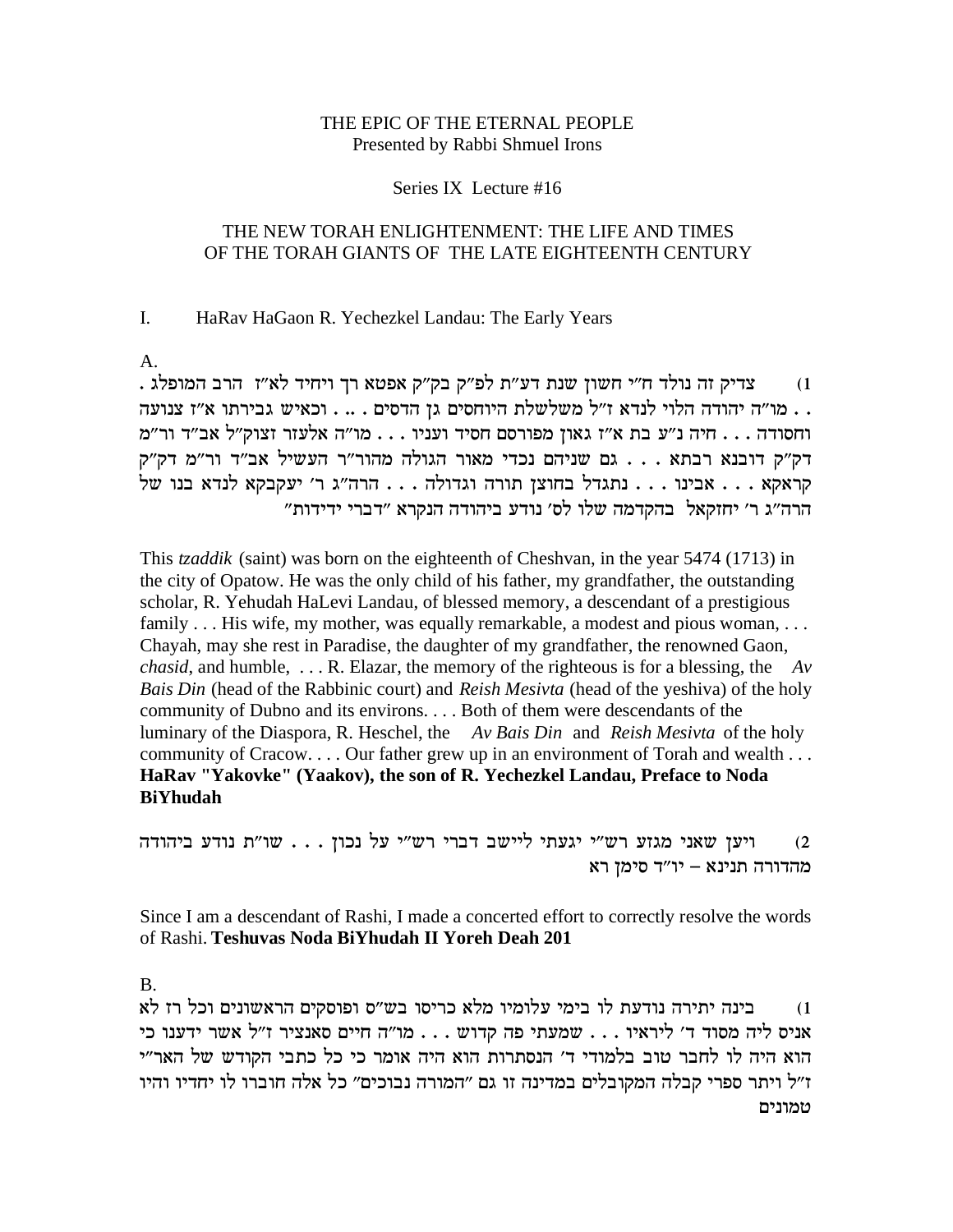בסתר כנפיו סלה. וכזאת הפליגו גם יתר חכמי קלויז מברוד, הזקנים שבדור המה ראו מראות יחזקאל בימים ההם. הרה"ג ר' יעקבקא לנדא בנו של הרה"ג ר' יחזקאל בהקדמה שלו לס' נודע ביהודה הנקרא "דברי ידידות"

He was blessed with a prodigious mind and he absorbed much of (lit. filled his stomach with) the Talmud and early authorities. No Divine secret eluded him . . . I heard from the holy mouth . . . of [HaRav HaGaon] R. Chaim Sanzer [of Brod], of blessed memory, whom we know was [my father's] study partner in Kabbalah, that [my father] was proficient in all of the writings of the Arizal and the other works of Kabbalah that are accepted to be authoritative in this country. His proficiency extended to the Moreh Nevuchim (the Guide to the Perplexed by Maimonides). But he hid his knowledge of all of this. In a similar vein, the other members of the "  $Kloiz$ " of Brody praised him... HaRav "Yakovke" (Yaakov), the son of R. Yechezkel Landau, Preface to Noda **RiYhudah** 

אבל מה שפשוט אצלכם שמצד הזוהר נכון לעשות כן לא כן הוא והאמת שאני אין לי  $(2)$ בנסתרות והלואי שאוכל לצאת ידי חובתי בתלמוד ופוסקים הנחוצים למעשה והם עסק יינו ובהם נהגה. שו"ת נודע ביהודה מהדורה תנינא – או"ח סימן קט

You are mistaken in your understanding of the Zohar. The truth is that we have no involvement in the mysteries of Kabbalah. I only wish that I would be able to discharge my obligation to know the Talmud and legal authorities which are necessary to the proper fulfillment of the Torah. This is our life and in it shall we toil. **Teshuvas Noda BiYhudah II Orach Chaim 109** 

- П. A Leader and Teacher in Israel
- $A_{\cdot}$ **Brody**

בהיותו כבן עשרים ומעלה כונן למשפט כסאו לשבת בראשי המורים פה, ראשון הוא לארבעה אבות בתי דינים אשר היו קבועים אז ארבע כתות דיינים משמרות מחלקות למושבותם עולת שבת בחוזר חלילה ועליהם נמנו ארבעה אבות ב״ד כולם חכמים כולם נבונים גאונים מפורסמים שונאי בצע יראי ד׳. בעת ההיא היתה העיר צדק ילין בה. והיה יחזקאל להם למופת בהיות נצב לריב ושפט בין איש ובין רעהו משפט צדק מבלי שום קבלת פרס או שכר בטלה או שום הנאה כי אם קנאת ד' צב–אות תעשה זאת. . . . . ויצא שמעו בארצות האל ומדינות ישמעאל וקונשטאנטינא רבתא ועד ארץ צבי תפארתו גאוני ארץ וזקני ת״ח אליו ידרושו . . . כאשר עינינו רואות בספרו כמה תשובות עודם מימי עלומיו ראשית חכמה. הרה"ג ר' יעקבקא לנדא בנו של הרה"ג ר' יחזקאל בהקדמה שלו לס' נודע ביהודה הנקרא "דברי ידידות"

When he was twenty years old, he was appointed as the principal *dayan*, the first in rank amongst the four heads of the courts which were set up at that time. The judges in these individual courts were drawn from a pool [of scholars] who served on a rotating basis; the heads, though, were permanent. All of them were wise and discerning, renowned Gaonim, who hated unjust gain and feared G-d. At that time, [Brody] was a city where justice reigned. R. Yechezkel stood out amongst them as he settled the grievances and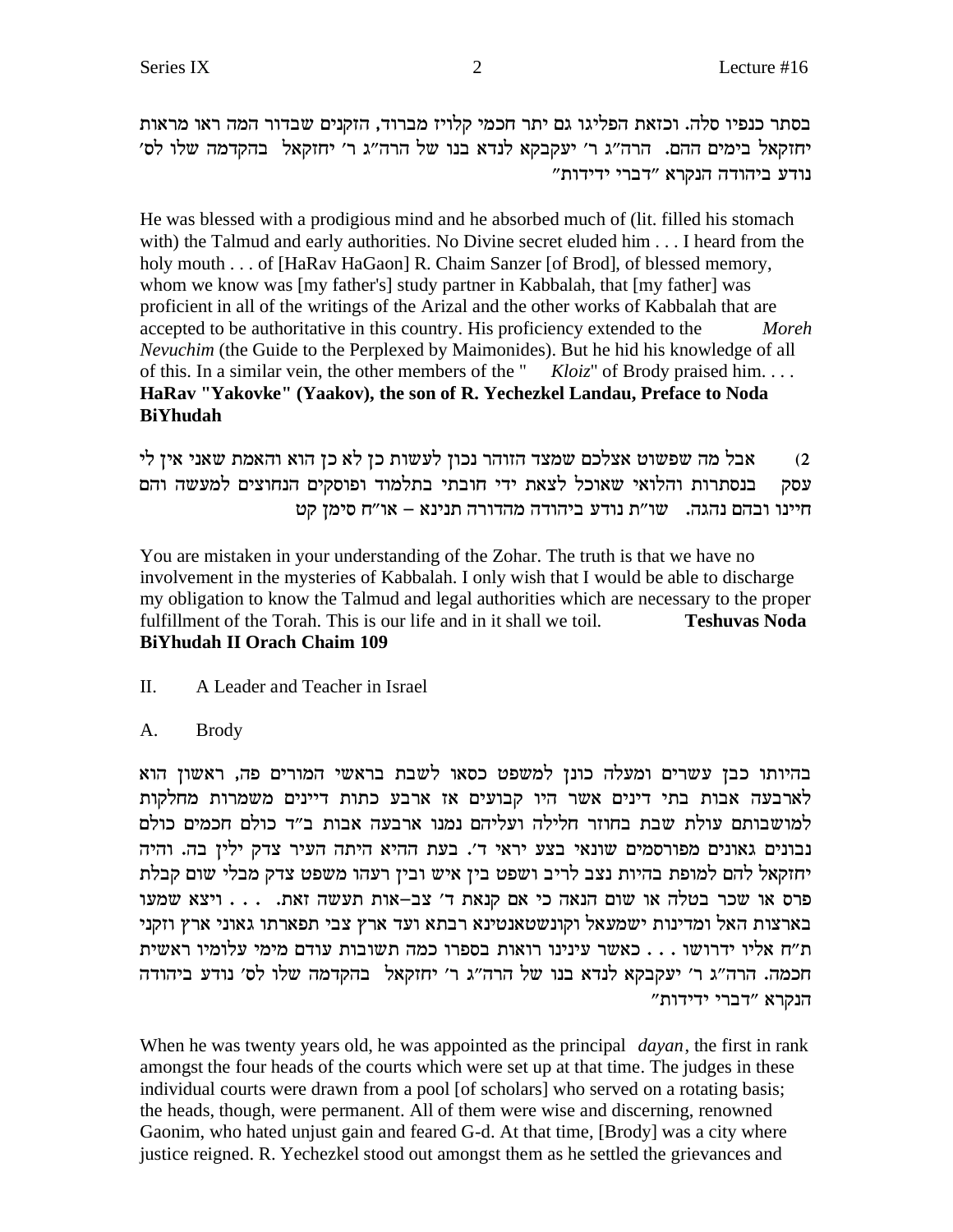adjudicated the issues that divided the people without remuneration or benefit of any kind, only out of a sense of working on behalf of the honor of the L-rd of Hosts.... His renown spread throughout the world as far as Constantinople and the land of Israel. The Gaonim of the world and the elder scholars would seek his guidance . . . as is evident from the many responsa which are preserved in his sefer [Noda BiYhudah] from his early years. HaRav "Yakovke" (Yaakov), the son of R. Yechezkel Landau, Preface to Noda BiYhudah

#### $\mathbf{B}$ . Yampol

ויהי בשלשים שנה שנת צדיק *באמונת"ו* נשאו רוח ד' וישלחהו אל אחת הערים ק"ק יאמפלא. כארי רבץ והרביץ תורה לרבים. אליו יאספו תלמידים הגונים מזה אחד ומזה אחד. כל תלמיד מבין הרואה במשנתו סימן ברכה אליו יבוא ומשולחן גבוה זכה ומשם נפוצו ומלאו פני תבל הורים . . . ממקומותם למושבותם אליו ידרושו לתקז תקנות הקהלות ולגדור גדרים, ושפט בין איש ובין רעהו דברי ריבות בשערים וכל היוצא מפיו יעשו כה יעשה כל ימי היותו בעיר הזאת.

After he became thirty years old, in the year *Bemunaso* (5505 - 1745), the spirit of Hashem carried him off to one of the cities, the holy community of Yampol, to publicly spread Torah. Well qualified disciples from various places would come to him . . . These students would in turn eventually go out to spread Torah to others . . . Communities from all over would ask his advice on how to institute legislation for the spiritual benefit of their congregants. He would adjudicate between various quarelling parties and his word was followed. This is what went on during his stay in that city. Ibid.

#### III. The Master Diplomat

# $A_{\cdot}$

הנה לא באתי לטמא ולא לרחק כי אם לקרב ולעשות שלו׳ בעולם ובזה הותרה  $(1)$ הרצועה לכל כקטן כגדול כדל כשוע. הנה גוף הקמיעות אשר נשלחו למדינתנו מק"ק המבורג ומק"ק מיץ על פי פשוט הנראה לעינים [אחר העיון קצת] אי לאו חזקת כשרותו של הגאון יהונתן וחכם עדיף מנביא מוחזק שאני, הייתי גוזר ואומר כי הכותבן נלכד ברשת צבי מודח, אבל להחזיק בודאי ובבירור [במין] מי יוכל לדון דברים שבלב. והקמיעות אגיד ולא אכחד שעם כל השבח של הגאון (המופלג המפורסם) יגעתי לדורשן ולפותרן באופן אחר שלא יהיו נוטים להבלי השוטים ולא מצאתי, ואם כל זה אין אני דורש אגדות של דופי הואיל ואין הדבר מפורש, ואולי לא ידעתי לפתרן, או דלית להו פתר. והנני הדיוט קופץ בראש אם יסכימו עמי שמים שלשה רבנים מפורסמים מרבני אשכנז אנא ממטינא שיבא בהדייהו והנני גוזר בחרם יב"ן על כל הנושא קמיעות הללו איש או אשה מיום ישמעו דברי האלה יסירו הקמיעות מעליהם וימסרום ליד הב"ד, והב"ד שיגיעו הקמיעות לידם חלילה לפתחן ולקרותן כלל רק יגנזום בכלי חרס ודבר ישתקע, ועכ"פ מהיום והלאה לא ישתמש שום אדם בקמיעות הללו וכל העובר על דברינו אלה מיום שמעו והלאה פורץ גדר ישכנו נחש, כי אף שאפשר שהקמיעות טהורים אין בהם נפתל ועקש (רק קודש קדשים המה), עם כל זה לישראל הם (בעינם) למוקש ונתן יד לפושעים מאמיני הש"צ ואת הפושעים הוא נמנה כי יאמרו רב לנו מצאנו תנא דמסייע, ומשאתו יעצו להדיח רבים . . . [אשר על כן אם הדבר הזה תעשו ויכלתם עמוד, וגם כל העם הזה על מקומו יבוא בשלו׳ לגזור בגזירת חרם לגנוז כל הקמיעות שיצאו מתחת ידי הגאון הנה] ולגזור בגזירת עירין על הגאון מ׳ יונתן בל יוסף עוד כל ימי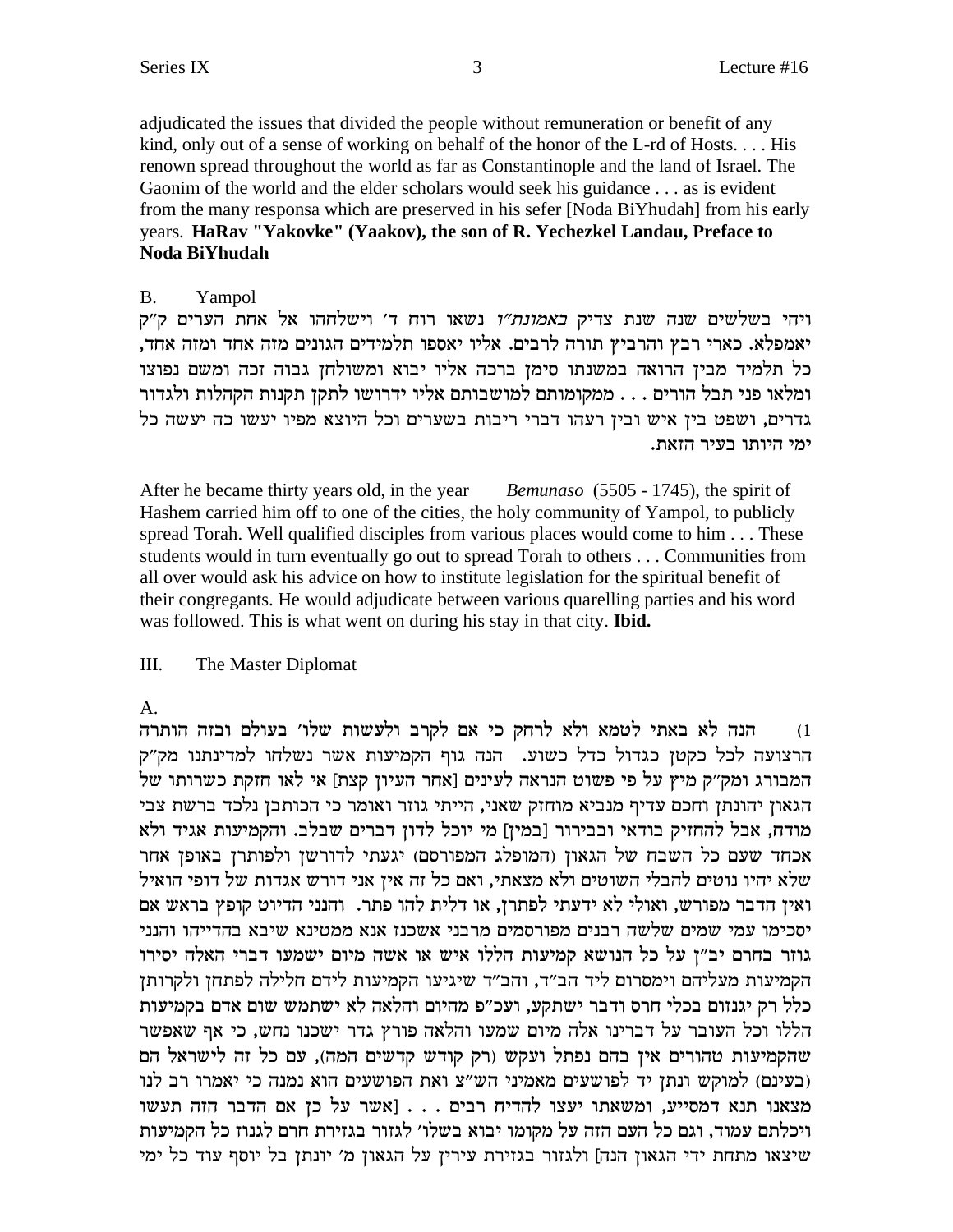עולם לתת קמיע לשום אדם בעולם ואותו להשביע. . . . [אחר שעשה כל זאת] לא תתלו בו בוקי סריקי וצריכים אנחנו לחוש הרבה לכבודו שכבודו הוא כבוד התורה וכבוד שמים, וחלילה לנו להרהר עליו שום דבר של דופי ופגם ומכל שכן לתת שמץ מינות ברב הגאון המפורסם הנ״ל או ח״ו לחריב בית מדרשו, חלילה להיות בר מונע רק קדוש יאמרו לו וכבודו במקומו כמאז ומקדם, ותורה יבקשו מפיהו ואין לך חיך מתוק מחכו ממתקים. הרה"ג ר' יחזקאל לנדא, בעל נודע ביהודה, מכתב גלוי ששלח להרה"ג ר' יונתן אייבישץ בשנת תקי"ב, נדפס בס' שני לוחות הברית הרה"ג ר' יונתן אייבשיץ ובס' פתח עינים להרה"ג ר' יעקב עמדין

Behold, I haven't come to make a declaration of impurity or to push away but rather to bring close and to make peace in the world. In such an endeavor all are equally welcome, the small and the great, the poor and the wealthy. If it were not for the accepted status of the righteousness of the Gaon, R. Yonasan, and in this regard a scholar is superior to a prophet upon whose status we rely, based on a straightforward reading of the text, after some analysis, I would have decreed that the actual amulets that were sent to our lands from the holy communities of Hamburg and Metz, are the handiwork of someone who was caught up in the net of the chased [Shabbtai]  $T_z$  (deer). But to assume him to be clearly and unequivocally a heretic, is something that we are not capable of, for who has the power to judge what is in a person's mind. Regarding these amulets, I will state and not deny the fact that despite all of the praises of the Gaon, [R. Yonasan,] after toiling to expound, I was not able to explain the [amulets] in a way that is not indicative of the insane ravings [of the followers of Shabbtai Tzvi]. Despite all of this, I am not going to expound them in a way that will cast aspersions upon him, since it is not explicit and perhaps I don't know how to interpret them or perhaps there is no interpretation [in human language]. Excuse me for my boldness (lit. the simpleton jumps first (See Megillah 12b)), but if three distinguished Rabbis of German communities agree to the following proposal, I will also [humbly] join in with them. I would decree a ban and a curse, similar to that of Yehoshua ben Nun, for anyone holding these amulets, whether a man or a woman. From the moment they hear of this curse, they should remove the amulets from their person and transfer it to the Bais Din. The Bais Din, upon receiving them should not, G-d forbid, open them and read them, but only bury them in an earthenware vessel and the matter should be closed. At the very least, from this day and on, no person should use these amulets. Anyone who violates these words is to be considered one who makes a breach and will be bitten by [the proverbial] snake. Even though it is possible that the amulets are untainted and contain nothing that is perverse and heretical, nonetheless, it is a pitfall for the Jewish community as it lends support to the believers in Shabbtai Tzvi for they claim him (R. Yonasan) to be one of theirs. They say, "We have a Rav, an authority upon whom we can rely." By virtue of his exalted position, they have devised a plan to convert the masses [to their heresy].... [Therefore, if you successfully carry out the following, the situation can be remedied. A ban should be pronounced to bury all of the amulets which have been issued by the Gaon] and a ban should be placed upon the Gaon, R. Yonasan never again to give out any amulets. It should administered through an oath.... [After having complied with these demands.] the followers of Shabbtai Tzvi will no longer be able to view him as being one of theirs. We need to be very careful concerning his honor, for his honor is the very honor of the Torah itself and the glory of Heaven. G-d forbid for us to think ill of him in any way and most certainly not to ascribe to that renowned Gaon any hint of heresy nor to demolish

 $\overline{4}$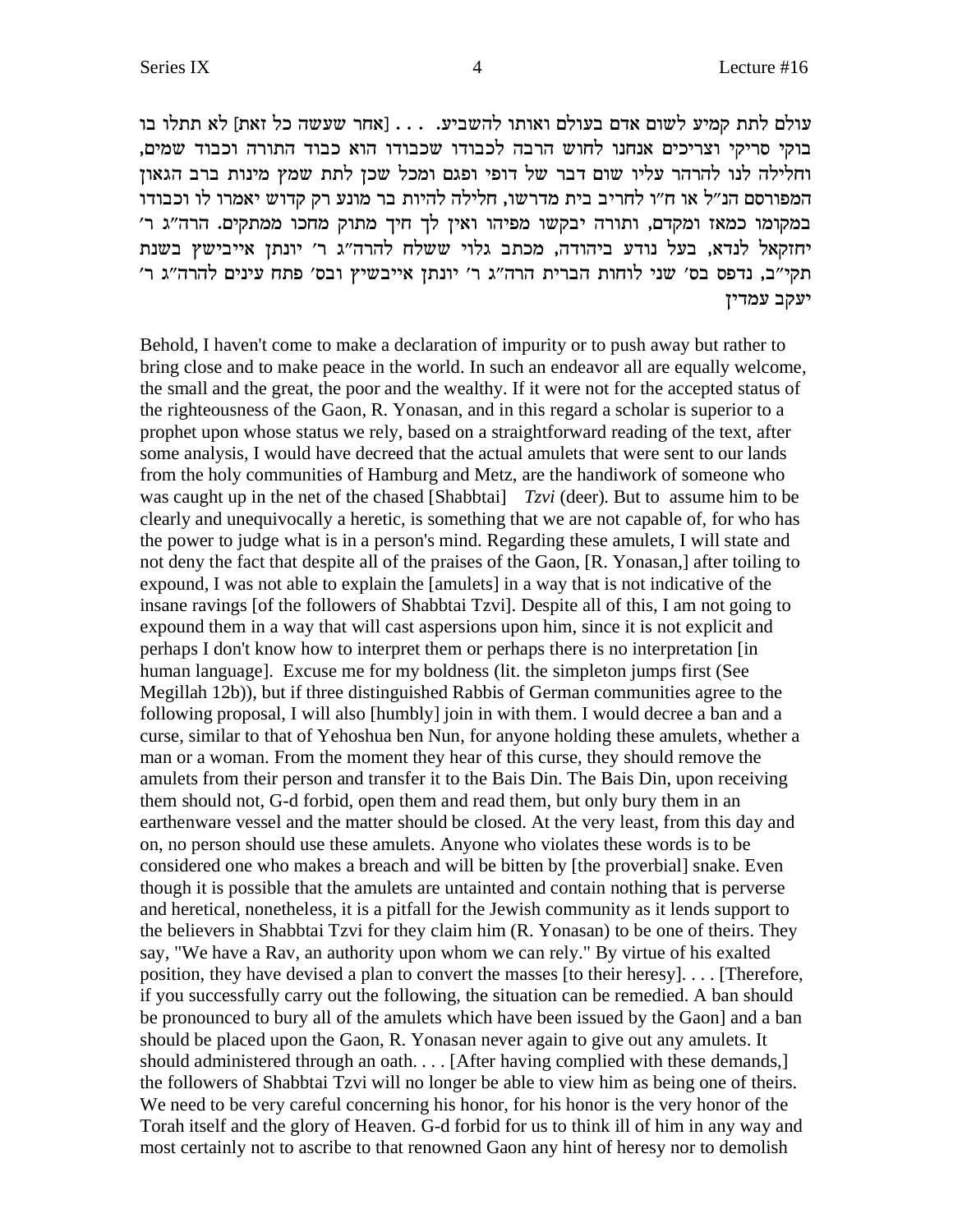his Study Hall (yeshiva). Heaven forfend that we should deny his Torah to others. Rather we should view him as a holy person and with his honor intact, as it always was. They should seek Torah from his mouth, for there is no sweeter source than his. Open Letter from HaRav HaGaon R. Yechezkel Landau, author of the Noda Biyhudah, to **HaRav HaGaon R. Yonasan Eibeschuetz** 

הנה לך שאין לדון לכף חובה הצדיק גמור לעולם. רבינו יונה, פירוש לאבות א:ו  $(2)$ 

Behold, you should never judge a complete *tzaddik* unfavorably, [even if it means to strain oneself in order to find an excuse]. Rabbainu Yona of Gerundi, Comm. to Avos  $1:6$ 

### **B.**

ועל דבר הס"ת שכתבו המוחזק לשבתי צבי שחוק טמיא. הנה אם בעת שכתבו כבר  $(1)$ היה נחשד אף שלא נתברר הדבר עד אח"כ שהקדיח תבשילו בפרהסיא ראוי להחמיר ולגנוז הספר כי בכת הארורה הזאת אמרינן הוכיח בסופו על תחילתו שבשעה שנחשד לא נכשלו החושדים אותם להיות חושדים בכשרים כי מעט אשר ראיתי במי שנחשד בזה שיהי׳ נקי לגמרי ואם אין בו כולו יש בו מקצתו וזה במי שנשארו מעשיו סתומים אבל זה שלבסוף נתגלה שרשו היה טמא מתחילתו ויש לגנוז הספר אבל יראה שיהיה בלי מחלוקת וכתיב ואת צנועים חכמה ודברי חכמים בנחת נשמעים: שו"ת נודע ביהודה מהדורה תנינא – קונטרס אחרון סימן קיב

Regarding the matter of the Sefer Torah which was written by someone who is an established follower of Shabbtai Tzvi, may his bones be crushed, [my answer is as follows: I If he was already suspect at the time that he wrote it, even though he had not as yet made his status perfectly clear by a public profession, it is proper to be stringent and to bury the Sefer, for regarding this accursed sect, we invoke the aphorism, "The final state is indicative of the initial state." Whenever someone was suspect of having been a member of the sect, those who harbored those suspicions were never guilty of the sin of suspecting an innocent person, (See Shabbos 97a), for it is my experience that few of those who were under suspicion, were totally innocent. If they were not completely guilty, they were partially guilty. This applies to those whose allegiance was still uncertain. This person, however, who revealed his roots, was unclean from beginning to end and it should be buried. You should see to it, however, that it be done without controversy, as it is stated (Prov. 11:2), "With the modest is wisdom" and (Ecc. 9:17) "The words of the wise are heard when stated gently." R. Yechezkel Landau to his disciple, R. Elazar Fleckles, Teshuvas Noda Biyudah, Kuntras Achron 112

חלילה לך מעשות כדבר הזה להכניס עצמך בספק סכנה עצומה ובפרט לפי הקבלה  $(2)$ אשר בידי מאת מורינו הגאון האמתי נר״ו באנשים מצורעים הרעים האלה לא נכשל אדם מעולם בעון חושד בכשרים כי מי שחושדין יש בו. שו"ת תשובה מאהבה חלק א סימן ח

G-d forbid that you should put yourself into such a terribly dangerous situation, especially in the light of that which I received from my master, the true Gaon, may Hashem protect him, regarding these leprous, evil people, that no one was ever guilty of unjustly suspecting someone [of being a follower of Shabbtai Tzvi], for those who fell under suspicion were truly his followers. R. Elazar Fleckles, Teshuva M'Ahava 8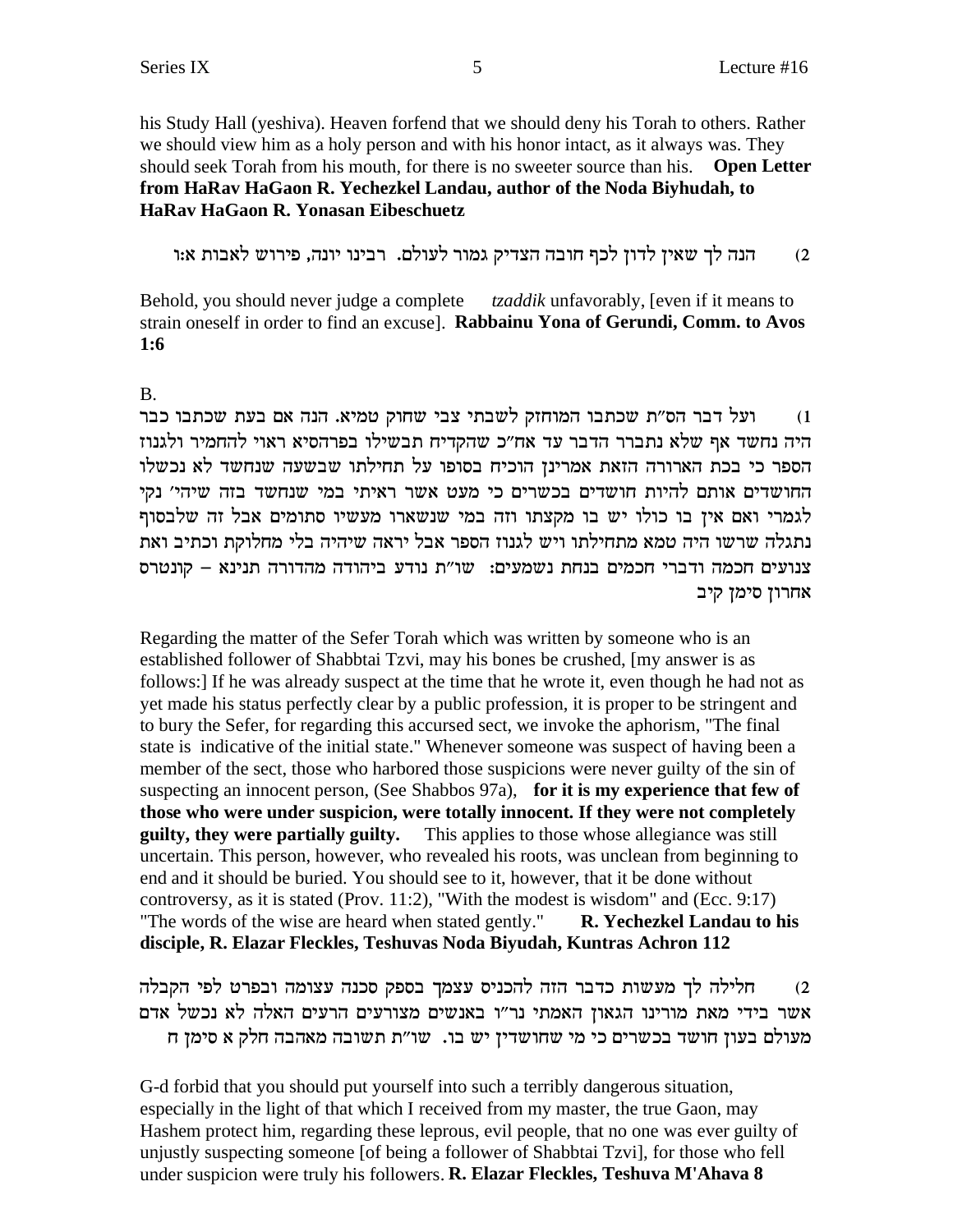$\mathcal{C}$ .

כשם שאי אפשר להכחיש את השמש בצהרים כך אי אפשר להכחיש עוצם גדולת תורתו ומדותיו הטובות. הרה"ג ר' יחזקאל לנדא, הספד על הרה"ג ר' יונתן אייבשיץ, שנת תקכ"ד

Just as it is impossible to deny the presence of the sun at noon, so too, it is impossible to deny the greatness of his Torah knowledge and his exemplary character. **R.** Yechezkel Landau, in his eulogy for R. Yonasan Eibeschuetz, 5524 (1764)

IV. The Chief Rabbi of Prague, Teacher and Protector of his Generation

 $A<sub>1</sub>$ 

ייהי שם כעשר שנים. . . . עוד לא מלאו ארבעים שנת *חוק״ת* התורה ונתקבל . . .  $(1)$ לרב אב"ד ור"מ ומורה לק"ק פראג הבירה. ממקומו ק"ק יאמפלא יקראוהו קריאה של חיבה יתירה ובראשית שנת שיר"ה בא שמה . . . עניו וכל דבריו בנחת קבל האמת ממי שאמרה ודרשו בפירקא, שם ידבר דבר בשם אומרו יעטרוהו זר תפארה ואולם בקנאותו לד׳ אזר גבורה תחת גערה זרק מרה בדבורו קעביד מעשה . . . כביר מצאה ידו די השיב לכל שואל בלשון תורה או עמו בעצה ישאל שערי תשובה לא ננעלו בפני כל . . . ויש אשר במחלוקת שנו חכמים בעריהם במושבותם ת"ח מנצחים בהלכה לפניו יכרע אחרי רבים להטות משפט גבר . . . רבים השיב מעון בגדרי גדריו גם אבנים שחקו מים לקול מוסריו נמס לב אבן ברוח שפתיו שפתי צדיק יביעון רצון. הרה"ג ר' יעקבקא לנדא בנו של הרה"ג ר' יחזקאל בהקדמה שלו לס׳ נודע ביהודה הנקרא ״דברי ידידות״

... He stayed in [Yampol] for ten years ... Before he had reached the age of forty, in the year Chukas HaTorah (5554 - 1753), he was accepted to be the Rav Av Bais Din (Chief Rabbi, head of the Rabbinic court) and Resh Mesivta and Moreh (head of the Yeshiva and Rabbinic authority) of the capital city of Prague. [He was very much sought after by them and] with much endearment was he called to come there from his community of Yampol; at the beginning of the year *Shira* (5555-1754) did he arrive there... He was humble and all of his words were gently uttered. He accepted the truth, no matter from whom it came, and would publicly articulate their ideas in his public lectures and give them due credit. When it came to Hashem's honor, however, he would gird himself with strength, and would loudly protest and would strike fear [in the hearts] of his listeners; his words made an impression.... He was abundantly able and willing to respond to all those who asked him questions concerning the Torah or those who sought his advice.... He was [often] asked to intercede to resolve conflicts which arose in other cities, where the local halachic authorities had differences of opinion but were willing to submit to his authority.... Through the policies which he instituted, he prevented many from sin and, through his words of *mussar* (reproof and ethical teachings), he melted the hardest of hearts and caused many to repent. HaRav "Yakovke" (Yaakov), the son of R. **Yechezkel Landau, Preface to Noda BiYhudah**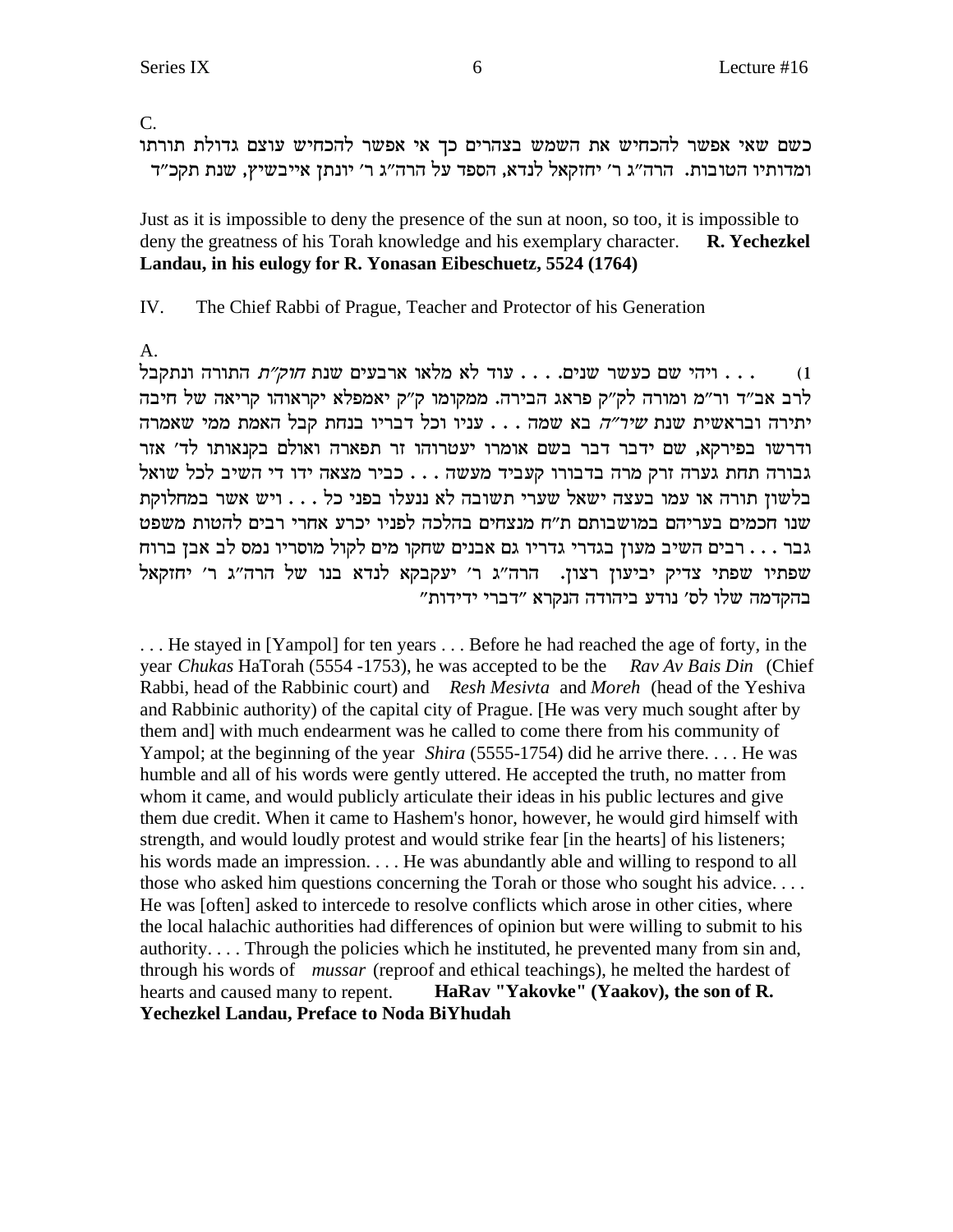שמשבעה עשר בתמוז עד ר"ח אב לא אכל דבר מן החי. מר"ח אב ועד תשעה באב  $\,$ לא אכל רק לחם יבש ופיזר אפר על הלחם וכך נהג עד שהגיע לימי הזקנה. מעולם לא עבר עליו חצות לילה בשינה עד סמוך לזקנתו שלא היה מקונן בחצי הלילה על חרבן בית אלקינו ועל גלות השכינה כביכול. בקיץ ובחורף היה מעורר את השחר וחיבר יומם ולילה בתורה ובתפלה. ארבעה פרקים בכל יום קבע ללמוד עם התלמידים שיעורן דאורייתא, עם אלה . . . . מסכת זו ועם אלה מסכת אחרת, עם אלה שולחן ערוך זה ועם אלה שולחן ערוך אחר הרה"ג ר' אלעזר פלקלס באחד מהספדיו על רבו הרה"ג ר' יחזקאל לנדא הנדפס בס' עולת  $\n T\n T\n$ 

From the seventeenth of Tamuz until the first of Av, he wouldn't eat anything that came from a living creature. From the first of Av until the ninth, he ate only dried bread and sprinkled it with ashes. He followed that regimen until his old age. Up until his last years, he would be up at midnight and lament the destruction of the Bais HaMikdash (the Temple) and the exile of the Shechina. Throughout the year, summer and winter, he would rise before dawn and merge the night and day with Torah study and prayer. He set aside four periods every day to study together with his students. With this group, he would study one *mesechta* (tractate) and with that group, another. With this group, he would study one section of the *Shulcah Aruch* (Code of Jewish Law) and with that group yet another. . . . **HaRav HaGaon R. Elazar Fleckles in one of his eulogies on HaRav HaGaon R. Yechezkel Landau**

מה דמות תערכו ואל מי תדמוהו. אם תמצאו גדול בתורה חריף ובקי כוותיה לא תמצאו גדול ביראה כוותיה. עד שהגיע לימי הזקנה לא שכב על המטה רק ראשו במטה ע"ג כרים ורובו חוץ למטה ע״ג כסאות. עד זה חדש ימים לא פשט מלבושו מעליו אף בלילה. עד שהגיע לימי השיבה לבש שק על בשרו. מעולם לא עבר טבילת ב"ק בקיץ ובחורף. עד שהגיע לימי הזקנה למד עם תלמידים בעמידה, אף בבית הכנסת לא ישב. אם תמצאהו בתורה ובירא כוותיה – ראש לכל הדרשנים ראש לכל המוכיחים ראש המדברים בכל מקום. איה שוקל ואיה סופר כוותיה. חכמתו ובינתו אף לעיני העמים. ומי יוכל לספר תהלותיו. עניו מאד מאד. דעתו מעורבת עם הבריות ועם כל האדם . . . הרה"ג ר' אלעזר פלקלס באחד מהספדיו על רבו הרה"ג ר' יחזקאל לנדא הנדפס בס' עולת חדש

How can I describe him? To whom can I compare him? Even if you can find someone of his magnitude in Torah, with his acuity and broad knowledge, he won't be of his level in his *yireh (*fear of G-d). Until he reached old age, he never slept on a bed. Rather, his head was on the bed on the pillows but his body was outside the bed on chairs. A month would go by before he would change his clothes, even at night. Until his old age, he wore sack cloth on his flesh. He never missed immersing in the mikveh for *keri* (seminal emission), summer or winter. Until his old age, he would study with his students while standing. He did not sit, even in the synagogue. And even if you could find his equal in Torah and *yireh*, he was without parallel as a speaker, as a preacher, and as a spokesman. Who has his dialectic ability (See Sanhedrin 106b)? His wisdom and discernment were recognized by the nations. Who can recount his praises? He was extremely modest. He related well with humanity in general and with every single person in particular. . . . **HaRav HaGaon R. Elazar Fleckles in one of his eulogies on HaRav HaGaon R. Yechezkel Landau**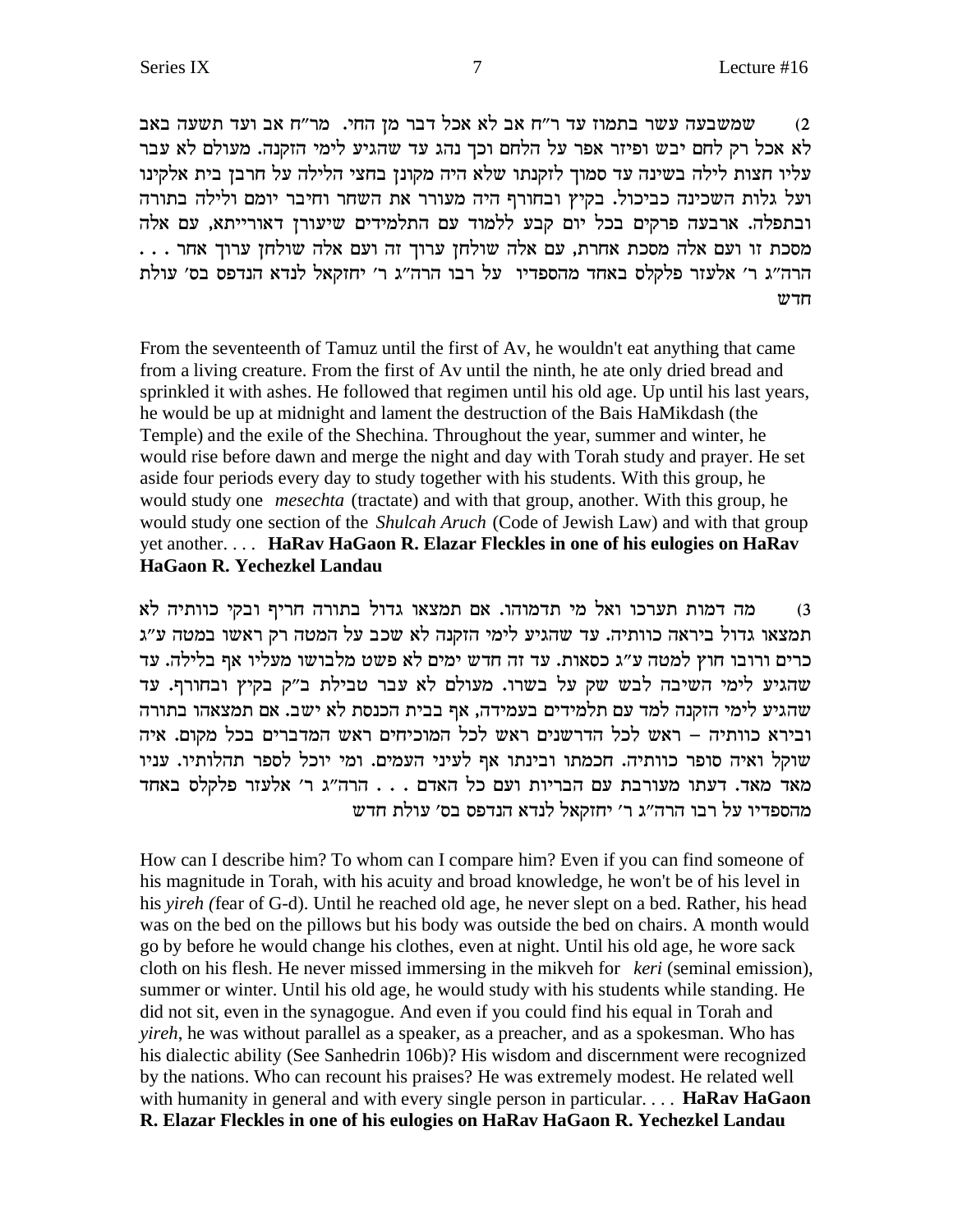**B.** 

לבבו היה שלם בשלו׳ המלכות והמדינה בלא לב ולב בכל צרותם לו צר ובהצלחתם  $(1)$ רחב לבב ואמיץ כח לעמוד בהיכל שרים לבקש רחמים עלי צאן מרעיתו. . . . נפלאות עשה בעת באה העיר במצור שנת תקי"ז לפ"ק השתתף עצמו בצרת הצבור בשגם היה לו עת וזמן נכון להקדים לצאת מן העיר עד לא סוגרו שעריה כאשר עשו אז רבים מהנכבדים הוא לא כן עשה כרועה נאמן לא נטש אלה הצאן והיה למו לעזר להועיל בכמה ענינים הן במעשה הצדקה לפרנס עניי העיר בעת הרעבון והן במתג ורסן על לחיי מפקיעי השערים ובעבודת אנגריא אשר עמוסה על שכם יושבי העיר לחזק חומותיה הבצורות ולכבות תבערת יוקדים. הרה"ג ר' יעקבקא לנדא בנו של הרה"ג ר' יחזקאל בהקדמה שלו לס' נודע ביהודה הנקרא "דברי ידידות"

His was sincere in his efforts on behalf of the welfare of the kingdom and the state without any guile. He felt their pain and he rejoiced in their success, as every distinguished person saw with his eyes and heard with his ears his beautiful and timely speeches.... With broad understanding and tremendous strength of character, he stood before princes to beg for mercy for his flock . . . He performed wonderously when the city was under siege in the year 5517 (1757). He decided to stay together with the community and suffer together with them, even though he had the opportunity to flee right before the city's gates were closed, an option which many of the prestigious members of the community chose. He stayed like a faithful shepherd and didn't forsake his flock. He helped them out in many ways, in his campaign to provide for the poor during the famine and the pressure which he placed upon the merchants to hold down their prices, and in efforts regarding the draft which was imposed upon the entire community to buttress the bulwarks and to extinguish the fires which were burning [from] the Prussian bombardment]. HaRav "Yakovke" (Yaakov), the son of R. Yechezkel **Landau, Preface to Noda BiYhudah** 

אמר המחבר כבר נודע ונתפרסם בכל מקומות אשר הייתי שאני מזהיר ומוכיח ברוב  $(2)$ הדרשות ברבים להיות נזהר מאוד בכבוד מאומות אשר בזמנינו ואנחנו חוסים בארצותיהם ובמדינותיהם וחייבים אנחנו להתפלל בשלו׳ המלכים השרים וחילותיהם ולהתפלל על שלו׳ המדינה ויושביה. וחלילה לנו להיות כפויי טובה אשר המה מטיבים עמנו ונותנים לנו מחיה ושארית בארץ. . . . התנצלות המחבר שהדפיס בהקדמת נודע ביהודה

The author, [R. Yechezkel Landau,] is stating the following: It is well known that in all of the places in which I lived, whenever I usually spoke, I admonished and reproved [the community] to be extremely careful regarding the honor of the nations in which we currently live, who provide us with protection. We are required to pray on their behalf for the welfare of their kings, princes, and army, and to pray for the welfare of the state and its inhabitants. G-d forbid that we should be ungrateful for the goodness which they bestow upon us; they provide us with a livelihood and enable us to survive.... R. Yechezkel Landau, Preface to the Noda BiYhuda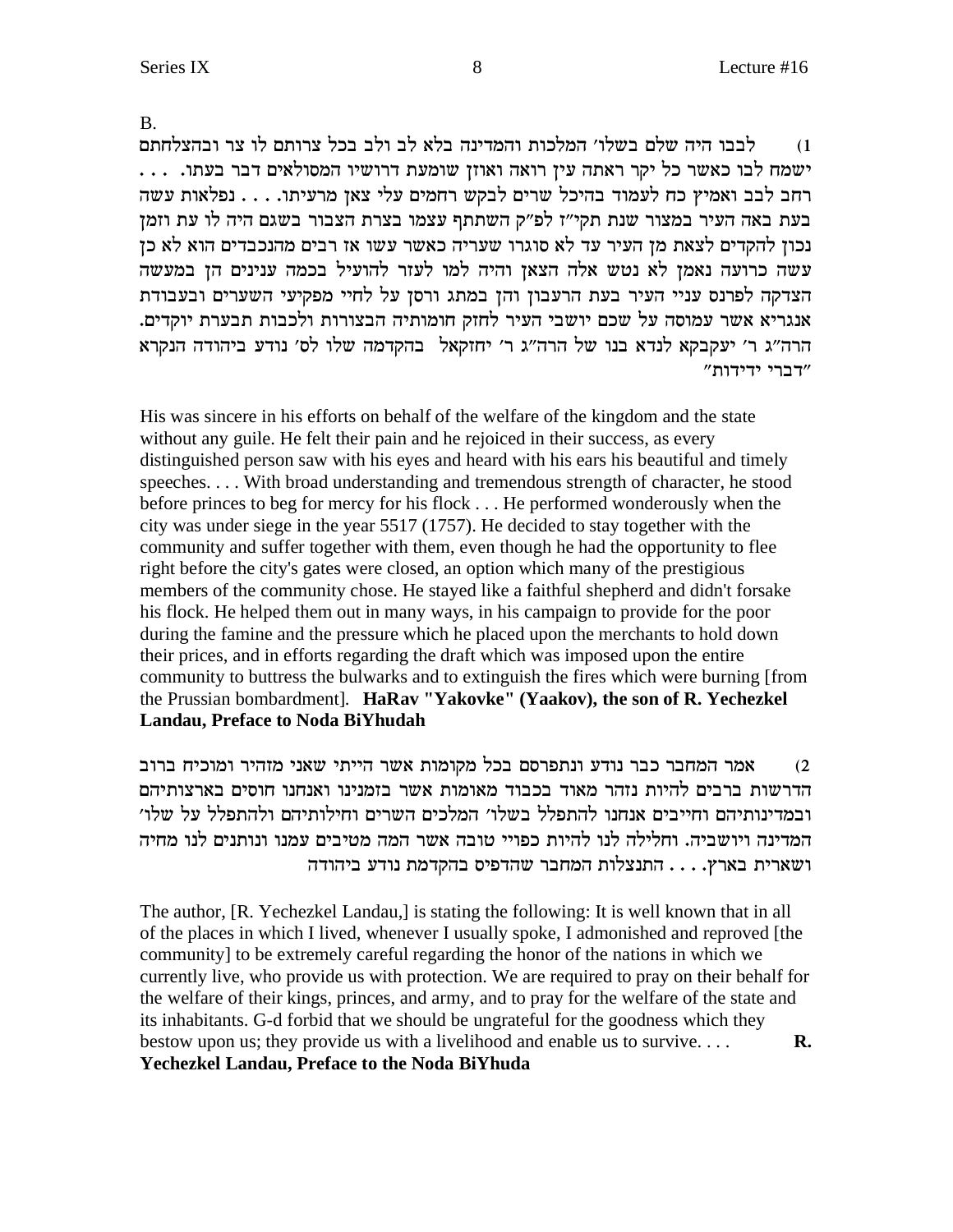R. Itzik b. R. Lazer Neiburg of Mannheim . . . on his wedding day sat by the table . . . and delivered a *drasha* (a Talmudic discourse). He wasn't able to finish as the [assembled] interrupted his discourse [with singing] as is customary.... On Shabbos Shenkvine (the Shabbos after the wedding), at night, we walked together to the synagogue . . . In the morning he got dressed and took out a sum of ninety four Carolines (coins) from his dowry and left through the gate of the city ... and hid in the house of a peasant in the village of Vernheim. On Sunday, on the twelfth of Elul ... when we came there [and found him,  $\lfloor \ldots \rfloor$  he told us that all of his limbs were trembling and a fear of death gripped

 $\overline{C}$ . שנת תקל״ג לפ״ק יצאה הבערה בשטח עליון מביתו ותלהט האש ותאכל כל סביביו ובבית דירתו ומדרשו לא שלט האש ואעפ״כ כל רכושו לבז כסף וכלים ושמלות וכתבי קודש או נגנב או נאבד ולא עגמה נפשו כי אם על שו"ת הרבה וחידושי גפ"ת אשר נגנבו ואינם. אז נתן דעתו לחבר חבוריו לחקקם בצפורן שמור למשמרת בעט ברזל ועופרת ליהנות בם בני אדם מיד ולדורות. שנת תקל"ו לפ"ק הוציא לאור ס' נודע ביהודה. . . . הרה"ג ר' יעקבקא לנדא בנו של הרה"ג ר' יחזקאל בהקדמה שלו לס' נודע ביהודה הנקרא "דברי ידידות"

In the year 5533 (1783), a fire broke out in the upper part of his house and consumed the entire building with the exception of his living and study area. All of his possessions, his silver, household goods, clothing, and sacred manuscripts, were either stolen or destroyed. He was only saddened, though, for the loss of his many responsa and novellae on the Talmud and commentaries which were stolen and were not returned. It was at that time that he decided to publish his works in order to preserve them and to let them be a source of pleasure for his generation and for generations to come. In the year 5536 (1776) he published his work, Noda BiYhuda. HaRav "Yakovke" (Yaakov), the son of R. Yechezkel Landau, Preface to Noda BiYhudah

 $\mathbf{V}$ The Cleever Get

 $A_{\cdot\cdot}$ 

... ר' איציק בן ר' לייזר נייבורג במנהיים ... ביום חתונתו ישב ליד השולחן ... וגם דרוש דרש ולא הספיק לגמור כי נכנסו לתוך דבריו כפי הנמוס . . . בליל שבת שענקוויין (שבת לאחר החתונה, שבת לפני החתונה נקראת: שבת שפינהולץ) הלכנו עמו לביהכנ"ס . . . הבוקר אור (בשבת) לבש את בגדיו לקח מהנדן צ"ד קרלין ויצא דרך שער העיר . . . נחבא בבית כפרי אחד בכפר פערנהיים. ביום א' י"ב באלול . . . כאשר באנו לשם . . . אמר שכל אבריו היו מזדעזעים ואימת מות נפלה עליו . . . באנו למחוז חפצינו ק"ק בונה (לבית הכלה) בשבת הלך ר׳ איציק לביהכנ״ס עלה לתורה . . . ונדר מתנות . . . בשמחה ובעין יפה. אני רוצה לתת גט לאשתי ואם לא יסייע לי מר . . . תשב עד שתלבין ראשה . . . הרצאתי הדברים במעמד אביה ואמה והמה בוכים . . . לאה דמעתה על לחייה . . . שאלתי לר׳ איציק איזה מקום לסדר הגט, אמר הואיל ועלתה במחשבה לפני לנסוע לאנגלנד דרך הולנד בכל דרך הלוכי אני קרוב לקליווה . . . ביום השלישי בבוקר באנו לק"ק קליווה ובעזר העוזר האמיתי נגמר הדבר בו ביום ע"י הגאון הרב דק"ק הנ"ל . . . עדות הרב שמעון קופנהגן, ספר אור הישר סימן א'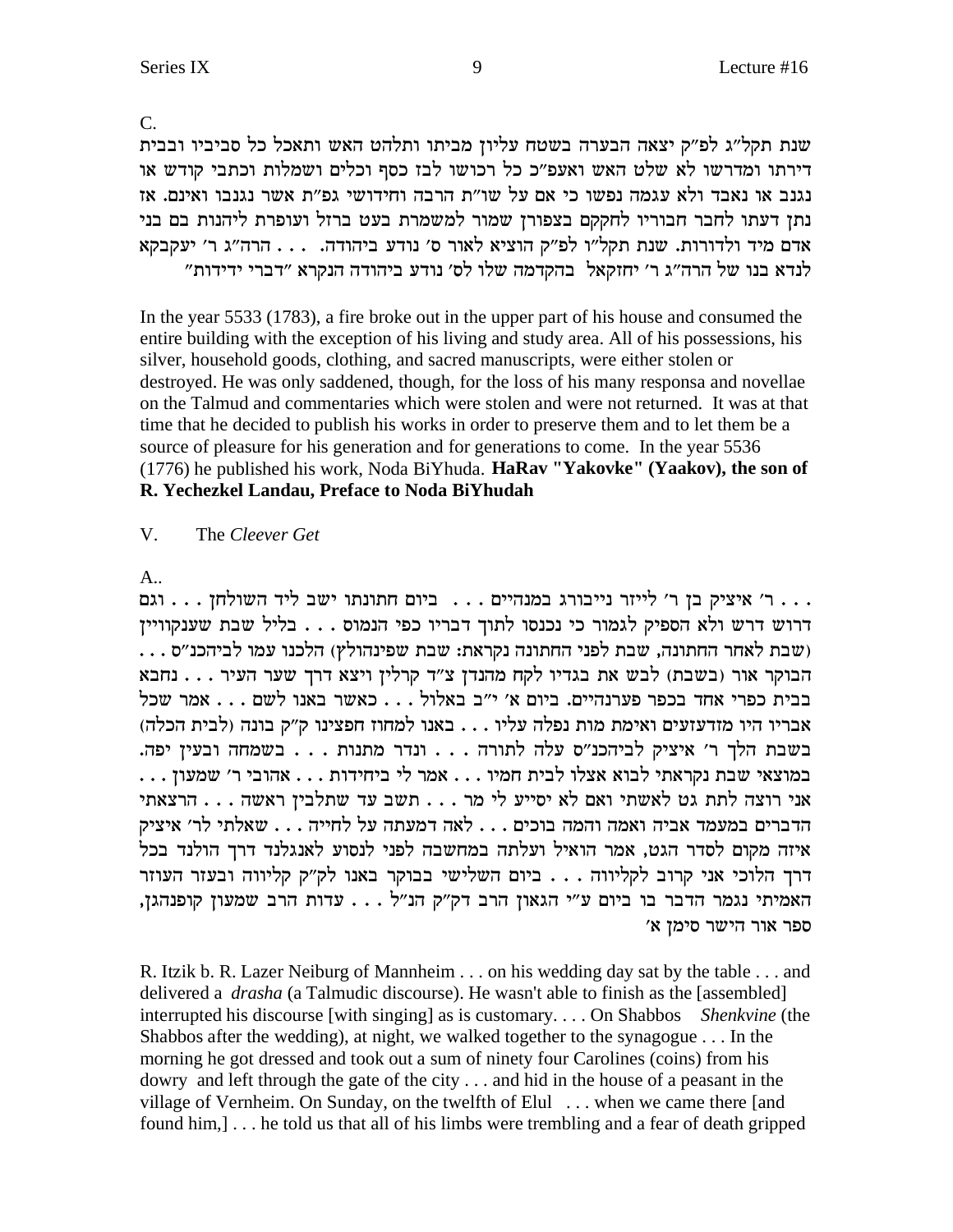him.... We came to our destination, the holy city of Bonn, [to the house of the bride]. On Shabbos, R. Itzik went to the synagogue and was called up to the Torah . . . and made a donation . . . with joy and generosity. When Shabbos was over, I was called to come to the house of his father-in-law.... He spoke to me in private and said,... "My friend, R. Shimon, ... I want to give a *get* (divorce document) to my wife. If you don't help me, ... she is going to remain [an *agunah* (a deserted woman)] until her head turns white."... I related this in the presence of her father and mother and they wept... Leah's tears were on her cheeks.... I asked R. Itzik where he wanted the divorce proceedings to take place. He said that since he planned to travel to England through Holland, the closest place on his way [where a *get* could be processed] would be Cleeve.... On Tuesday, in the morning, we arrived in Cleeve. Through the help of the true Helper, the matter was completed that very same day by the Gaon, the Rav of that community.... **Testimony of** R. Shimon Copenhagen, Sefer Ohr HaYashar Ch. 1

**B.** 

נפשינו מאד דאבה . . . כל מי שנוגע יראת אלוקים בלבבו יתפלא מאד . . . מאד ניכרין הדברים שגט זה מוטעה . . . כי מה שאמר . . . שהוכרח להרחיק נדוד הוא מעשה שטות שלו מחמת פחד ומורה שחורה . . . ומה גם אין ראוי לסמוך בזמן קצר כזה שחזר לבריאותו . . . ובכלל שוטים יחשב . . . לדעתי אין תקנה. יצא כרוז בביהכנ"י ששום אדם לא ישא אשה זו עד שישוב האיש לביתו . . . לראות אם דעתו צלולה ואז יחזור ויגרש. הרב טעבילי העס רבה של מנהיים ספר אור הישר סימן ב׳

Our spirits are very distraught . . . Anyone whose heart has been touched by the fear of G-d is astounded.... It is quite evident that this get was made in error ... The fact that he said ... that he is compelled to wander to a faraway place ... is indicative that this is an act of insanity caused by anxiety and depression.... Certainly we cannot assume that he recovered in so short a span of time.... He should be considered as having been insane.... According to my opinion, there is nothing that we can do to alleviate this problem. A pronouncement should be made in the synagogue that no man should marry this woman until the husband returns to his home and is scrutinized to see if he is of sound mind. At that point, he should once again give her a divorce. **HaRav Tevili Hess,** Chief Rabbi of Manheim, Sefer Ohr HaYashar Chap. 2

C.

נתפרסם על האיש . . . יצחק בן ה"ר לייזר ניבורג מק"ק מנהיים . . . כי ביום שבת קודש הראשון לאחר החתונה קודם התפילה בהשכמה רד מדעתו לברוח חוץ לעיר . . . . ואחר חקירה נמצא שאינו נמול אחד אספוהו הביתה באמרו אליו בשגעון שלו שיוליכוהו למדינת  $\cdot$ י התתונה ... המיה גדולה על ... הוך שני שבועות לאחר החתונה ... תמיה גדולה על מעלתו שנתפתה ... יש ללמוד זכות על מעלתו באשר ... נעלם ממנו המקרה בק"ק מנהיים . . . ועל העתיד אנו דנין שמוטל על מעלתו . . . להכריז . . . בביהכנ״ס שהאשה הזו בחזקת אשת איש קיימת . . . מכתב מהה״ר אברהם אבוש רבה של פראנקפורט דמייז להה״ר ישראל ליפשיץ רבה של קליווה, אור הישר סימן ג'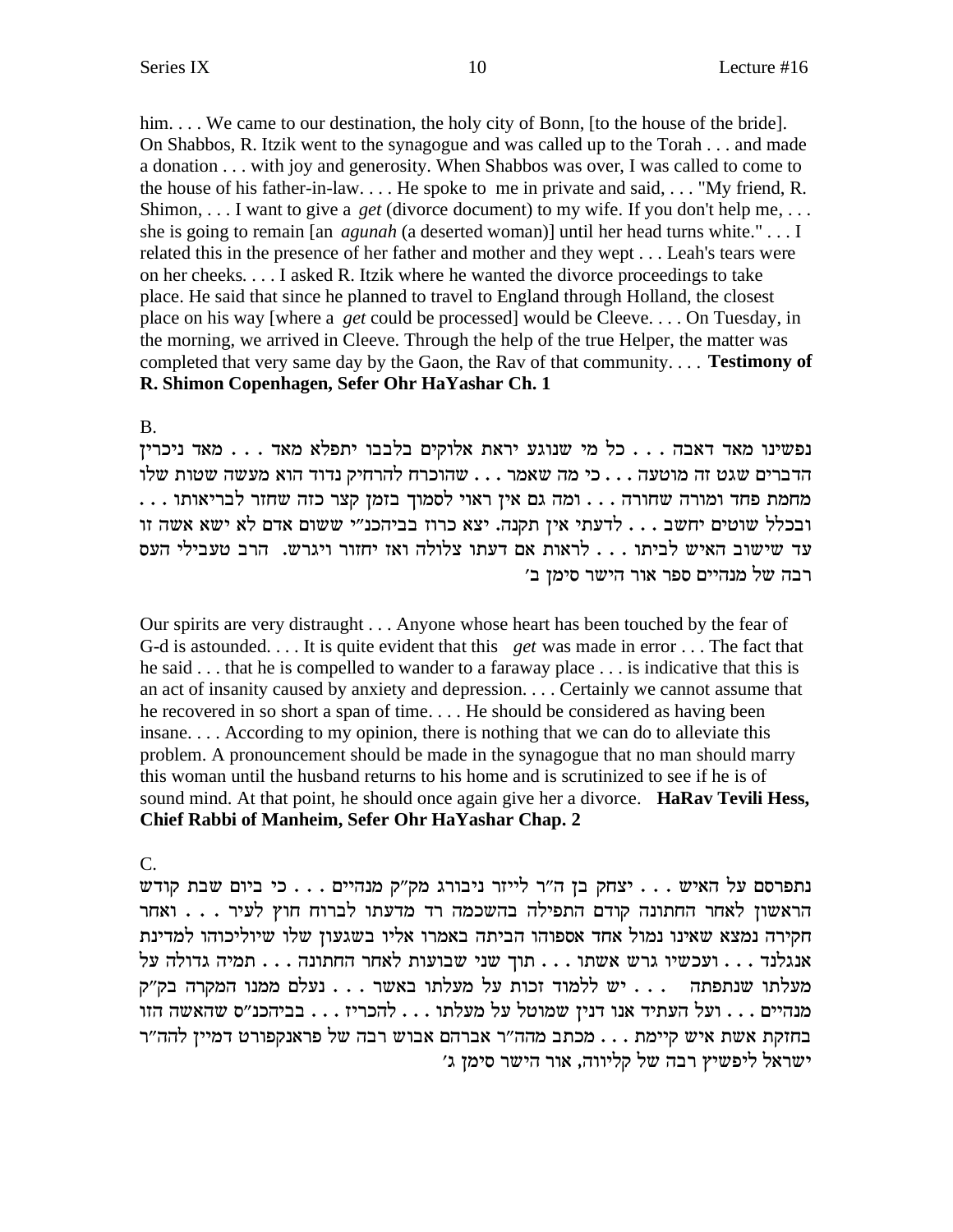It became public knowledge that . . . Yitzchak b. R. Lazer Neiburg of the holy community of Mannheim . . . on Shabbos day, after the wedding, early in the morning before *davening* (the prayer service), in a fit of insanity, fled outside the city.... After an investigation, it was found that a certain Gentile had taken him in, after [the groom] had told him, in his insane state, that he would take him to England... He has just divorced his wife ... within two weeks of his wedding... It is truly amazing that you were seduced [into doing such a thing].... It must have been that you were not informed about the events that transpired in Mannheim.... But we are now sitting in judgment regarding the future, for it is incumbent upon his highness . . . to make a public announcement . . . in the synagogue that this woman is to still be considered a married woman.... Letter from R. Avraham Abush, Chief Rabbi of Frankfurt am Main to R. Yisrael Lipschutz, Chief Rabbi of Cleeve, Ohr HaYashar, Chap. 3

#### D.

כ״א אלול העבר שחרית . . . בא איש אחד מאנשי בונה עם ר׳ יצחק הנ״ל דבר לא ראיתי בו שמץ מהשטות רק דבריו כמו כל בעלי שכל . . . אף שאניח . . . שהיה שוטה במנהים ועשה מה שעשה היה חלים גמור כל זמן סדור הגט . . . מכתב מהה"ר ישראל ליפשיץ רבה של קליווה להה״ר אברהם אבוש רבה של פראנקפורט דמיין, אור ישראל סימן ה׳

Prince of Torah, ... my close friend, the great Gaon, ... R. Avraham ... I am beseeching you that you not consider me guilty.... On the twenty first of this past Elul, in the morning, a person from the city of Bonn, together with the aforementioned R. Yitzchak, came to me. I didn't see any signs of insanity. His words were like those of any intelligent person.... Even if we were to assume ... he was insane while he was in Mannheim and did all those things . . . He was completely well at the time of the divorce proceedings.... Letter from R. Yisrael Lipschutz, Chief Rabbi of Cleeve, to R. Avraham Abush, Chief Rabbi of Frankfurt am Main, Ohr HaYashar Chap. 5

# $E_{\cdot}$

ראיתי ההרים רועשים . . . מלכי רבנן, אלו עם אלו מדיינים . . . הללו אוסרים והללו מתירים . . . ע"ד הגט שניתן ונסדר מאחד המורים ושמו נודע בשערים . . . והן עתה הלעיזו עליו כאילו . . . בא לכלל טעות להתיר אשת איש לפי שבעלה המגרש נכנס בו לסתור דבריהם  $\dots$  מה אעשה אבי שבשמים גזר עלי שלא אשא פנים . . . ובעוד  $\dots$ אני חי לא אתן בת יעקב (שם אבי המגורשת) למשיסה וגאון ישראל (שם הרב המסדר) לבוזזים . . . הרב המסדר יפה דבר ובזמנו דבר . . . מכתב הרב הגאון ר' אריה ליב בעל שאגת אריה, אור הישר סימן נ"ו

I have seen that the mountains are quaking . . . the kings, the Rabbis are debating with each other.... Some are forbidding [the woman to remarry] and others are allowing [her to remarry].... This is regarding the *get* that was arranged by one of the teachers [of Israel] whose name is known throughout the gates . . . Behold, they falsely besmirched him . . . as if to say that he made a mistake and allowed a married woman to remarry because her husband who gave the divorce was overcome with insanity after the marriage on the Shabbos Shenkvine ... The Rav who arranged the divorce,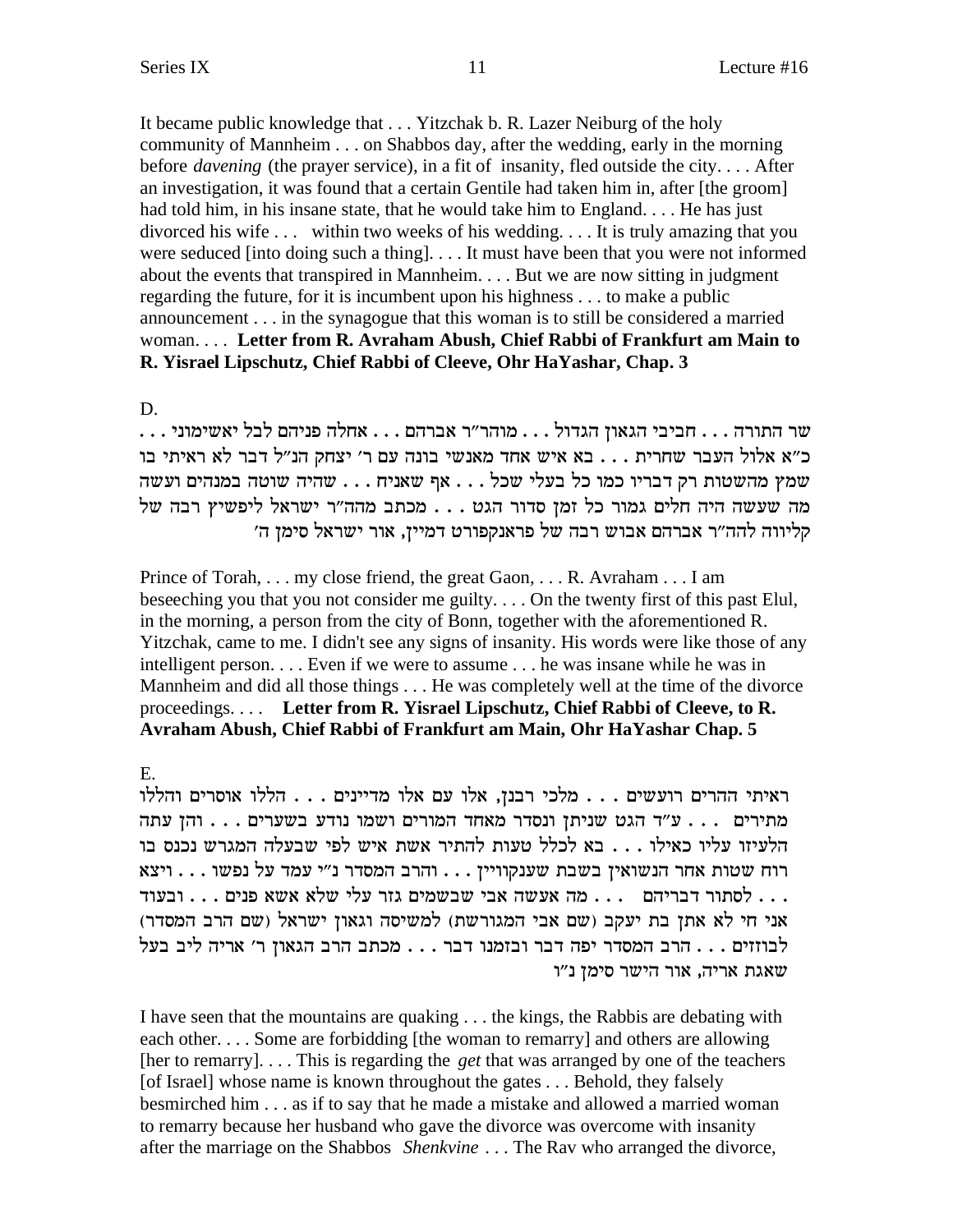may Hashem protect him, is adamant . . . and has taken pains . . . to refute their arguments. . . . What can I do? My Father in Heaven has decreed upon me not to show favoritism. . . . As long as I am alive, I will not allow a daughter of Yaakov (the name of the divorcee's father) to become victimized and the Glory of Yisrael (the name of the Rav who arranged the divorce) to be plundered. . . . The Rav who arranged the divorce spoke well and in a timely fashion . . . **Letter from R. Aryeh Leib, Chief Rabbi of Metz, author of Shaagas Aryeh, Ohr HaYashar Chap. 56**

F.

אה בת ר' יעקב גנצהויזן מק"ק בון שנתגרשה מבעלה בק"ק קליף בבית דינו של הרב. . . הגאון אב״ד דשם . . . וחכמי פרנקפורט פסלו את הגט ורוב חכמי ישראל התרוה להנשא וגם אני מן המתירים. הנני נשבע ברבים ככה נזכה להיות השנה מותרים מן הגלות כשם שהאשה הזאת מותרת לכל אדם חוץ מכהנים וקרובים . . . הרב הגאון ר׳ יחזקאל לנדא בדרשתו בצום גדליה התקכ"ז, אור הישר סימן ל"ח

. . . Leah, the daughter of Yaakov, Gantzhoizen, of the holy community of Bonn, who was divorced from her husband in the holy community of Cleeve in the Bais Din (Rabbinic court) of the Gaon, the Chief Rabbi of the city. . . . The scholars of Frankfurt declared the *get* to be invalid but the majority of Jewish scholars allowed her to remarry. I am also one of those who allows her to remarry. Behold, I swear in public that we should merit this year to be free from this *galus* (exile) just as this woman is free to remarry any man with the exception of *Kohanim* and relatives . . . **HaRav HaGaon R. Yechezkel Landau in his d'rasha on Tzom Gedaliah 5527 (1766), Ohr HaYashar Chap. 38**

# VI. Hasidim

אשר שאל בנוסח לשם יחוד אשר חדשים מקרוב נתפשט ונדפס בסידורים הנה בזה אני משיב עד שאתה שואלני נוסח אמירתו יותר ראוי לשאול אם נאמר כי טוב באמירתו. ולדעתי זה רעה חולה בדורנו ועל הדורות שלפני זמננו שלא ידעו מנוסח זה ולא אמרוהו והיו עמלים כל ימיהם בתורה ובמצות הכל ע״פ התורה וע״פ הפוסקים אשר דבריהם נובעים ממקור מים חיים ים התלמוד עליהם נאמר תומת ישרים תנחם והם הם אשר עשו פרי למעלה וגדול מעל שמים חסדם. אבל בדורנו הזה כי עזבו את תורת ד' ומקור מים חיים שני התלמודים בבלי וירושלמי לחצוב להם בורות נשברים ומתנשאים ברום לבבם כל אחד אומר אנכי הרואה ולי נפתחו שערי שמים ובעבורי העולם מתקיים אלו הם מחריבי הדור. ועל הדור היתום הזה אני אומר ישרים דרכי ד' וצדיקים ילכו בהם וחסידים יכשלו בם. והרבה היה לי לדבר מזה אבל .<br>כשם שמצוה לומר דבר הנשמע כך מצוה שלא לומר דבר שאינו נשמע וד׳ ירחם עלינו  $v$ יו"ת היהודה מהדורה ממא $v$  –  $v^{\prime}$  סימן שו

Regarding that which you asked me about the most correct wording of the recitation of [the formula], " *L'shem yichud,* " which has recently become widespread and has been printed in the *Siddurim* (prayer books), my response to you is, you should have rather asked me if it is good altogether to say it. According to my opinion, this is a terrible sickness which has gripped our generation. Regarding the generations that preceded us, who were not aware of this formula and therefore didn't say it, but who toiled their entire lives in the study of Torah and the fulfillment of the Mitzvos, according to the Torah and the halachic authorities, whose words issue forth from the source of living water, the sea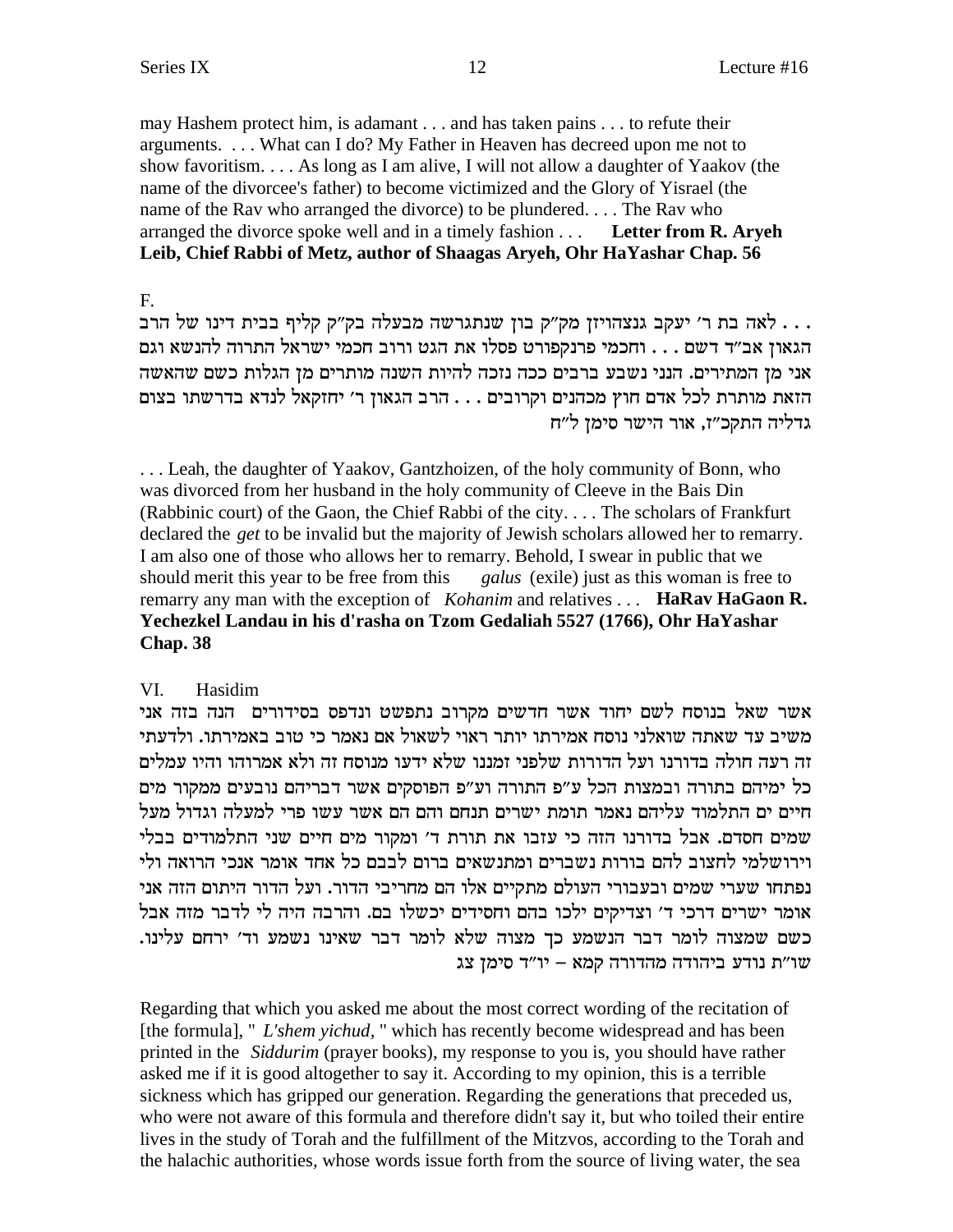of the Talmud, the verse (Prov. 11:3), "The integrity of the upright shall guide them," should be applied. These are the people who made a significant impact upon the Upper World, and concerning whom it can be said that their kindness reaches above the Heavens. (See Pesachim 50b) [The members of] our generation, however, who have forsaken Hashem's Torah and the source of the living waters, the two Talmuds, i.e. Bavli and Yerushalmi, and gone on to hew out broken cisterns and in their arrogance have the temerity to say, "I am the Seer and to me have the gates of Heaven opened and because of me is the world sustained," are the destroyers of the generation. Regarding this orphaned generation do I say (compare Hoshea 14:10), "The ways of Hashem are upright. In them do the righteous walk and the *Hasidim* stumble." I have a lot to say about this matter, but just as there is a *mitzva* to say that which is going to be accepted, it is a *mitzva* to refrain from saying something which is not going to be accepted. May Hashem have pity upon us. **HaRav HaGaon R. Yechezkel Landau, Noda BiYhudah, Yoreh Deah, Madurah Kamma, Tesh. 93**

VII. The *Biur* of Moses Mendelssohn

A. Altona: "The Provincial Chief Rabbi here has proclaimed a ban on anyone who will read the translation of the Books of Moses composed by Mr. Moses Mendelssohn of Berlin." **Hamburger Korrespondent, July 17, 1779**

B. [The translation is to be] a first step toward culture, from which my nation is, alas, kept at such a distance that one might almost despair of the possibility of an improvement. **Moses Mendelssohn, Letter to August von Hennings, June 29, 1779**

# C.

ובראש הספר התחיל להדפיס הקדמה שלו אבל לא גמרה כי טרם כלתה רוח אחרת עברה עליו ולא ידעתי מה היה לו כי עזבני והלך לו אל ארצו . . . משה מנדלסון, הקדמה לביאורו

[R. Shlomo of Dubno] began to print his introduction [to his commentary to Exodus (Sh'mos) which would appear at] the beginning of the book but it wasn't completed as another spirit came over him. I don't know what happened to him as he forsook me and went back to his native country. **Moses Mendelssohn, Preface to his** *Biur*

הרה"ג נפתלי הירץ אב"ד דובנא] עבר דרך ברלין ויוכיחני בדברי המקרא [2 בהתחברך עם אחזיה פרץ ד' את מעשיך" כי אני עושה מלאכתי עם אלה אשר על פי מכתבי" הרבנים מפראג ומהמבורג אליו כל מחשבותם לעקור משורש את התורה שבעל פה  $\dot{\mathbf{z}}$ עלי דבריו ונתתי אומר כי אבדל מהחבורה הזאת וארחיק נדוד מברלין . . . ומאז התרחקתי מברלין אינני עוד אתם במסורת ברית. . . . אולם מקצת האנשים אשר נספחו לעזור למלאכה הנה הנם תרבות אנשים חשודים כי פרקו מעליהם עול תורה ועל כמו אלה נאמר באמת . . . . ובצדק: סורו נא כו׳. מכתב מר׳ שלמה מדובנא להח׳ ר׳ וואלף היידנהיים סיון תקמ״ט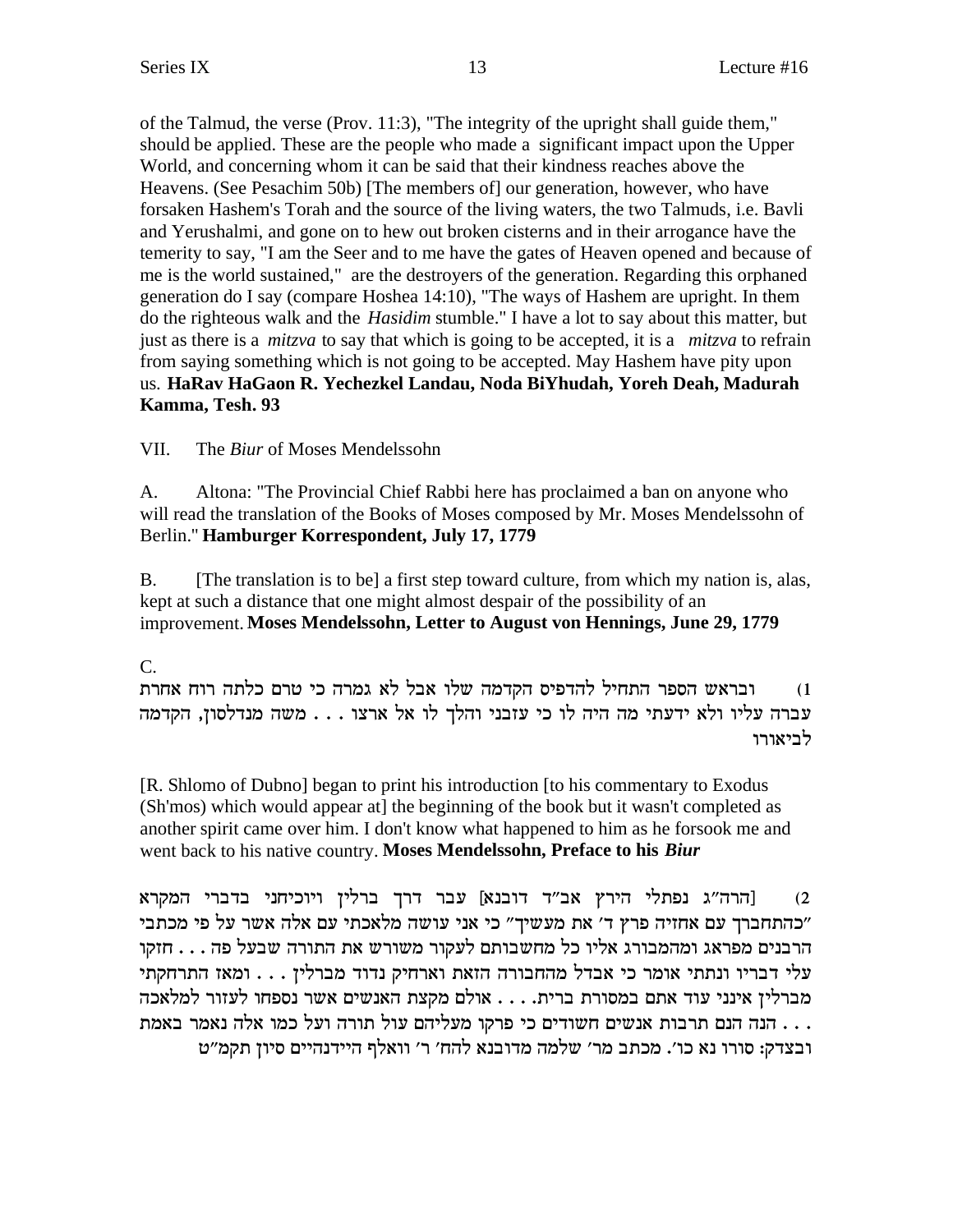[HaRav HaGaon R. Naftali Hertz, Chief Rabbi of Dubno,] passed through Berlin and rebuked me by applying to me the verse, "Because you joined together with Achaziah, G-d will destroy your works" (Chronicles II 20:37), because I was participating with those who, according to the communication he received from the Rabbanim of Prague and Hamburg, are people whose sole thoughts are to uproot the Oral Law.... I then removed myself from Berlin and I am no longer together with them in their project (lit. ... It is true that some of the people who became involved in this work ... covenant). are people who are suspect of having totally removed from themselves the yoke of Torah. Regarding such people, the words of the following verse can truly and rightfully be applied, "Remove yourselves, I beg you, from the tents of these wicked men, and touch nothing of theirs, lest you be consumed in all their sins." (Numbers 16:26) Letter from R. Shlomo of Dubno to R. Wolf Heidenheim, Sivan, 1789

ואז בהתחלת הדפסתו בק"ק [ברלין] הנ"ל חילה פני במכתב ליתן לו הסכמה ולא  $(3)$ נעניתי לו כי חוברו לה יחדיו בהדפסה ההיא קודש וחול כי צירף להתורה פירוש לעז אשר קראו מחברו תרגום אשכנזי ואנחנו חיישינז ללעז ההוא שיבא ממנו מכשול לילדי העברים וביטול תורה ולכן נמנעתי מלהסכים עמו. ואמנם אחר כן נתפרדה החבילה זה מזה ולא גמר החכם מוהר״ר שלמה שלשה ספרים אחרונים מחמשה חומשי תורה. ועתה רבים וכז שלמים נתעוררו שיצא לצרף כלי והגו סיגים מכסף שידפיס החכם הזה חמשה חומשי תורה כולו קודש כמו שניתן מסיני בדקדוק רב ועצום ומשגח מכל שגיאה ועם תקון סופרים שלו על כל חלקי תורה וכן הביאור שלו על כל התורה ועם תרגום אונקלוס ועם פירוש רש"י וכו'. הרה"ג ר' יחזקאל לנדא, הסכמה לפי' ר' שלמה דובנא על התורה

When [R. Shlomo of Dubno] was about to print his work in the holy community of Berlin, he sent me a letter and asked me to give him an approbation. I didn't reply [to his request] because the work was an amalgam of sacred and profane, for he had attached to the Torah an elucidation in a foreign tongue which the author referred to as being merely a Targum Ashkenazi (a Germanic translation). We are fearful that this translation will be a stumbling block for Jewish youth and will cause a cessation of Torah studies. That is the reason I refrained from giving my approbation. Afterwards, however, they disbanded and the scholar, R. Shlomo of Dubno, left before completing his commentary to the last three books of the Torah. At present, there are many upright individuals who desire that the print his commentary, which is free from impurities and wholly sacred, as it was given at Sinai, with great precision, free from any errors, which he composed on all of the five books of the Torah, together with his work, Tikun Sofrim, which was composed on all of the sections of the Torah, together with *Targum Onkelus* and Rashi's commentary.... HaRav HaGaon R. Yechezkel Landau, Approbation to R. Shlomo of Dubno's commentary to the Torah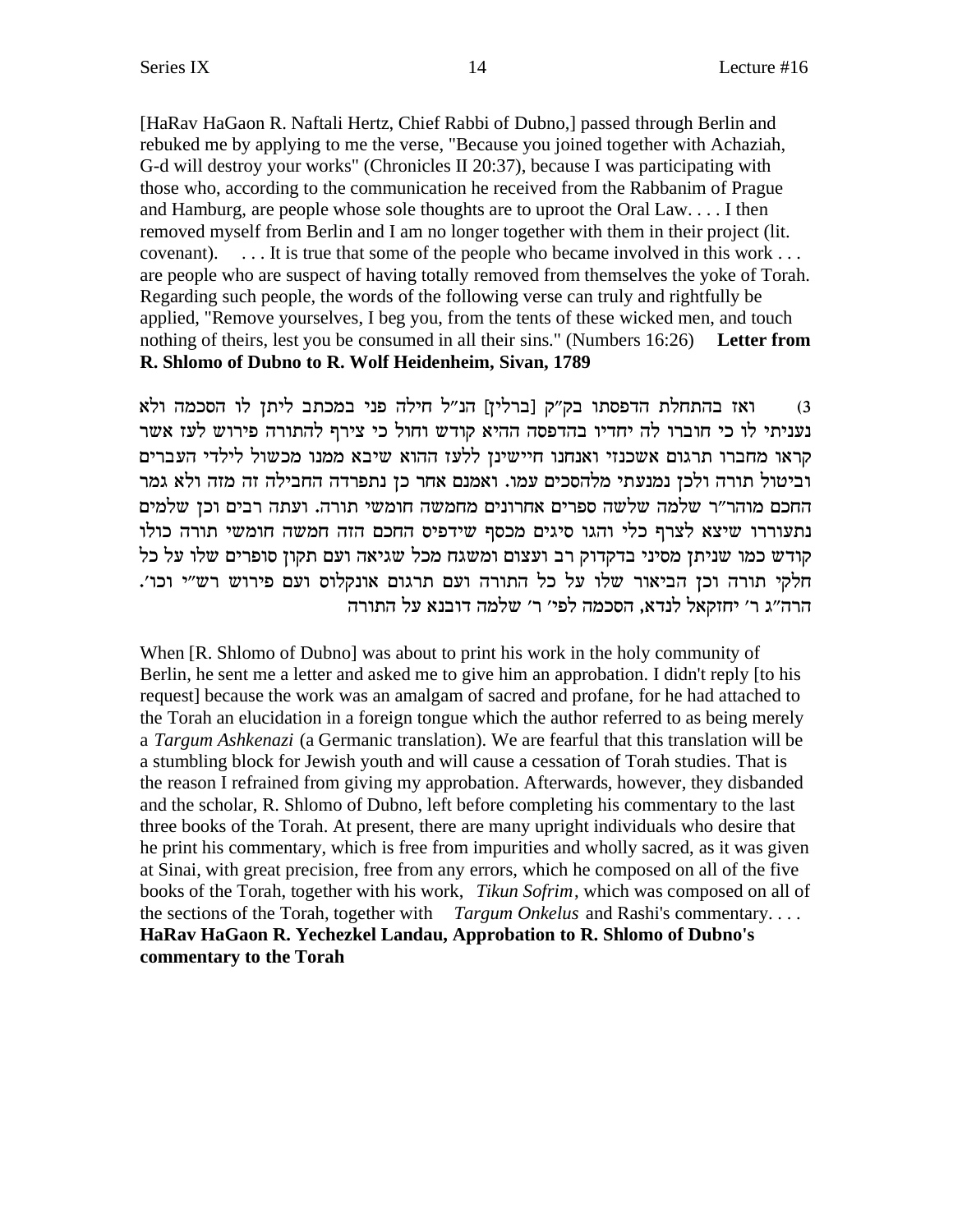# VIII. Naftali Hertz Wessely and the Edict of Tolerance

... I am far from reacting as favorably as you to the mood of tolerance so A. prevalent in all our newspapers. As long as the proponents of a unification system continue to lurk in the background, this falsely glittering, tinseled tolerance seems to me more dangerous than open persecution. Unless I am mistaken, the devious notion that kindness and tolerance rather than harshness and persecution constitute the best means to achieve conversion has already been mentioned in Montesquieu's Lettres persanes. And it is my impression that our time is dominated by this principle rather than by wisdom and brotherly love.... Moses Mendelssohn, Letter to Herz Homberg March 1, 1784, **Gesammelte Schriften Volume III p. 361** 

 $B<sub>1</sub>$ 

תורת האדם קודמת בזמן לחוקי הא-לוהים העליונים . . . תורת האדם תכין את הנפש שתשתלם באחרית גם בלימודים העליונים . . . חוקי הא-לוהים ותורותיו נעלים מאוד מתורת האדם . . . ובמקום שתכלה תורת האדם תתחיל התורה הא–לוהית ותגד לנו דברים שאין בכוח שום אדם להשיגם. נפתלי הירץ וויזל, דברי שלו' ואמת עמ' ,5 62 62

The *Toras HaAdam* (the study of the "Torah" common for all humanity i.e. general studies) takes precedence in time to the [study of] the higher Divine statutes . . . The [study of] *Toras HaAdam* will prepare the person to eventually excel in the higher [Torah] studies . . . The Divine statutes and His Torah are much loftier than the **Toras** HaAdam. ... Where the *Toras HaAdam* ends does the Divine Torah begins. It informs us of matters which are not within the grasp of any human. Naftali Tzvi (Hartwig) Wessely, Divrei Shalom V'Emess pp. 5, 9, 62

 $\mathcal{C}$ .

ואם ישפטו שאינו הגון ללמוד המשנה והתלמוד, . . . ילמד אחת מן האומניות שלבו נוטה אליה ויוסיף בלימוד התורה ודברי מוסר . . . ועל הדרך זה יצליחו כולם, איש איש כפי כוחו וכפי מלאכתו . . . . מצליחים גם בתלמוד . . . המה יהיו לגדולים בארץ . . . וברוחב לבם יבינו שמועות התלמוד על בורין . . . כי לא נוצרנו כולנו להיות בעלי תלמוד . . . נפתלי הירץ וויזל, דברי שלו׳ ואמת 35–33

If the [school administration] judges the pupil to be unfit for the study of Mishna or Talmud . . . then he will go on to study one of the professions or trades that he finds satisfying. He should increase his time, [instead,] in the study of Scripture and **Mussar** (religious ethics).... Through this manner, everyone will be successful, each person according to his ability and [future] profession.... Those who are also successful in the study of Talmud  $\ldots$  will become the great Torah scholars of the land... through their broad understanding, they will gain a clear understanding of the various subjects of the Talmud.... [After all,] not everyone is designed to become a Talmudic scholar.... Naftali Tzvi (Hartwig) Wessely, Divrei Shalom V'Emess pp. 33-35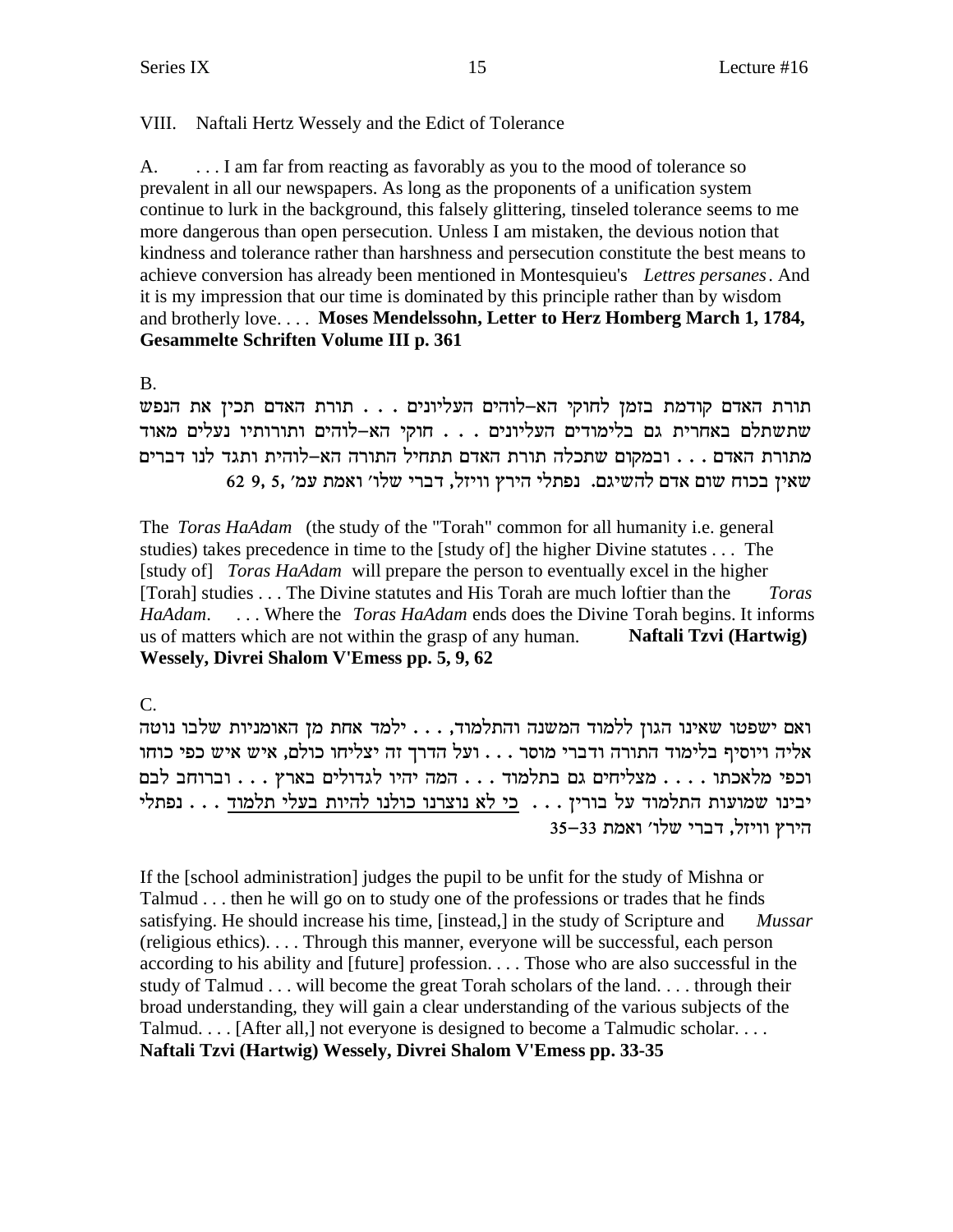D.

ועכשיו אני רואה שכל  $\mathbb{R}^2$ ן העתיק דברי רמ"ד (ר' משה דסוי) ועכשיו אני רואה שכל  $(1$ מה שדנו אותו האיש לכף חובה, הכל אמת, וכה הכריז בעצמו שאין לו חלק באלקי ישראל ולא בתורתו ... והרי הוא מין וגם מלשין, תרתי לריעותא. מכתב מהרה"ג ר' יחזקאל לנדא אב"ד דק"ק פראג להרה"ג ר' צבי הירש לוין. סיון, תקמ"ב, ס' הגאון ע' 609 בגליון

I have seen, however, . . . Wessely's quote of Moses [Mendelssohn] of Dessau, and now I realize that all who judged him harshly were correct. [By his statement,] he has publicly made a pronouncement that he has no portion in the G-d of Israel nor in his Torah . . . and that he is a heretic and an informer, guilty twice over. **Letter from HaRav HaGaon R. Yechezkel Landau, Chief Rabbi of Prague to Rav Hirsch Levin, Chief Rabbi of Berlin, Sivan 5542 (1782)**

 $\dots$ האפיקורס ימ״ש וזכרו $\dots$  . איש רע $\dots$  ההדיוט הזה . . . הבליעל $\dots$  . . הצורר הזה . ומעולם לא קם צורר כזה בין היהודים שיסיר מסוה הבושה מעל פניו ויכתוב ויחתום ויעיד על עצמו שאין לו חלק בא-להים ולא בתורתו . . . ופרסמתי שם הרשע הזה לגנאי וכי הוא מאורר ומקולל ומוכרת מעדת ישראל . . . והמרחיקו והמתעבו יתברך מן השמים. מכתב מהרה"ג ר' יחזקאל לנדא לרב פלוני מקהילת וינא, ס' הגאון ע' 612 בגליון

This heretic (Wessely), may his name and memory be blotted, ... an evil, ... unscrupulous person . . . and an enemy [of the Jewish people]. . . . Never has an enemy like that arisen from amongst the Jewish people [who has been so brazen as to] remove any pretense of shame from his face and to write, sign, and testify against himself that he has no part in G-d or his Torah. . . . I have publicly degraded him by name and [stated] that he is] cursed, damned, and utterly cut off from the community of Israel. . . . Anyone who banishes him and treats him like an abomination will be blessed by Heaven. **Letter from HaRav HaGaon R. Yechezkel Landau, Chief Rabbi of Prague to a Rav of the community of Vienna**

E.

רע המעשה אשר ראיתי מאיש חנף ומרע איש עני בדעת הדיוט שבהדיוטים שמו הירץ וויזל מק״ק ברלין חק בדפוס אגרת . . . בדברי חלקלקות בא בעלה (בעצה) נמהרה לאנשים חכמים ונבונים תמימים ושלמים כאילו הוא יחיד בדורו. . . . מה מאד מתנחם אנכי בשמענו מפי מגידי אמת שבק"ק ווילנא עיר הגדולה לאלקים שרפו ספר הלזה ברחוב העיר ובתחילה תלו אותו ברביד הברזל בחצר בית הכנסת (הקונע) . . . דרשה לשבת הגדול מהרה"ג ר' דוד טעבלי אב"ד ליסא, ס' הגאון ע' 613 בגליון

I see the evil perpetrated by that flatterer and evil one, impoverished of mind, the greatest of ignoramuses, whose name is Hertz Wessely from the holy community of Berlin, who published a pamphlet [filled with] slick and polished statements offering advice to the wise and discerning, to the unblemished and perfect, as if he were the most outstanding [sage] of his generation. . . . I felt very consoled upon hearing from reliable sources that in the holy city of Vilna, the great city unto G-d, they burned this work in the town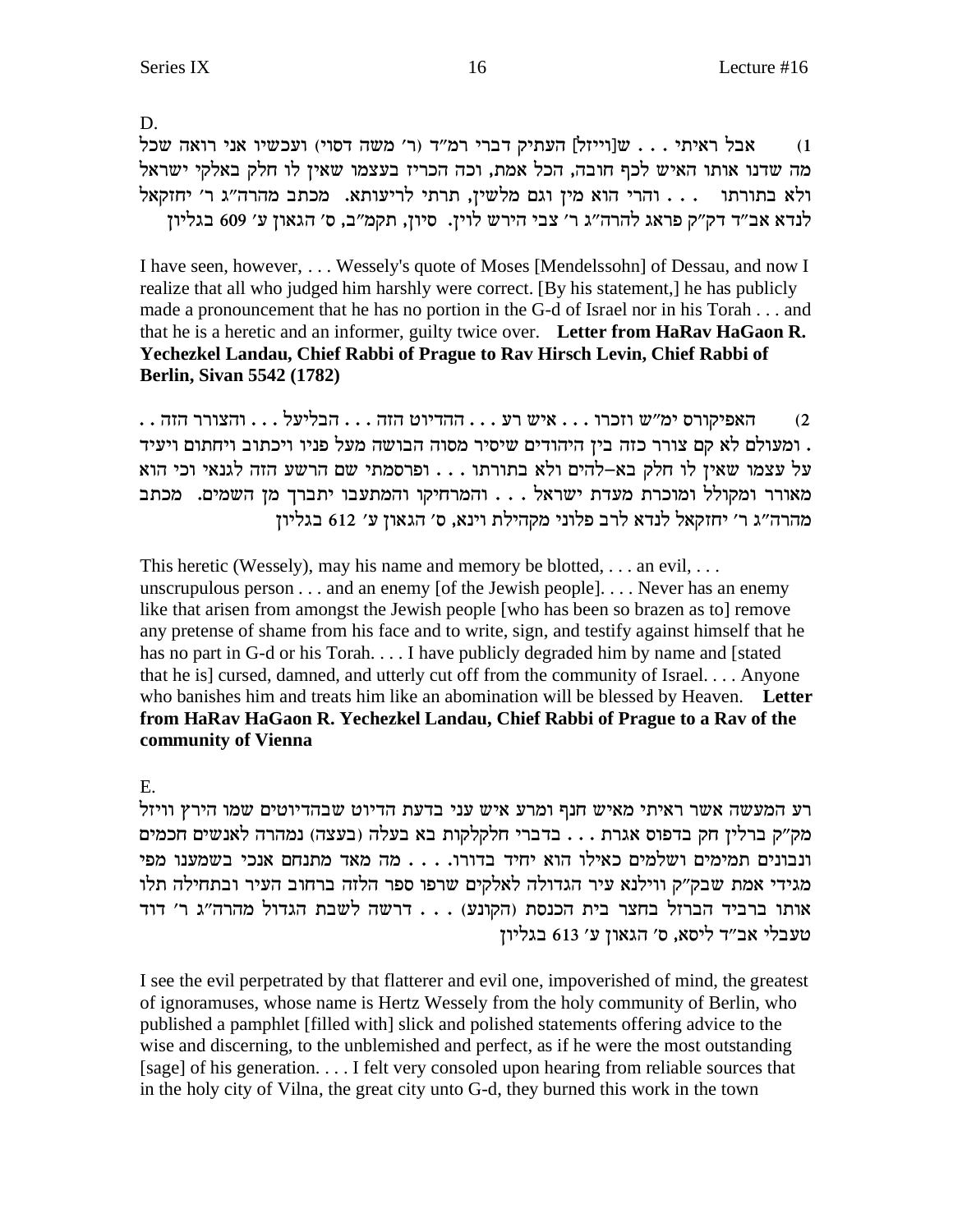square, after having it first hung by the iron neck chain (which is used to humiliate criminals) in the courtyard of the synagogue. ... HaRav HaGaon R. David Tevli, Chief Rabbi of Lissa, from the d'rasha (sermon) delivered on Shabbos HaGadol, 1782

 $F_{\cdot}$ 

ושמעתי שבכמה ק"ק שרפו הספרים ההמה ובווילנא שרפו אותם לעין כל. זכאי חולקהון קמא מרי מלכא קדישא אשר קנאו קנאות ד' צבא-ות. דרשה מהרה"ג ר' פנחס הורביץ אב"ד פראנקפורט בעל ס׳ הפלאה, ס׳ הגאון ע׳ 614 בגליון

I have heard that many holy communities have burned these works; in Vilna, they burned them in public view. Meritorious before the Master, the holy King, is the portion of those who are jealous on behalf of the L-rd of hosts. Drasha (sermon) of R. Pinchas Hurvitz, **Chief Rabbi of Frankfurt am Main** 

G.

עודנו שמחים [על פקודת הקיסר האוסטרי יוזף השני] והנה כתבים באים מעיר ווילנא ומפראג, שאחינו יושבים ובוכים וקוראים צום, ועת צרה היא ביניהם . . . בהגיע מכתב זה (דברי שלו' ואמת) לפראג . . . יצא [הרה"ג ר' יחזקאל לנדא] כנגדו בבית הכנסת בלשון חדה כתער מלוטש וכן יצא נגד העתקת החומש מאהובנו החכם ר׳ משה נר״ו . . . [והרבנים] כתבו עליו (על המכתב) שטנה לכל קהילות ישראל שבאשכנז ופולין . . . וכבר הגיע חמת הרבנים הנ״ל לשיעור גדול, ששרפו מכתבנו באש, והרב בליסא דרש בשבת בבית הכנסת שבעירו שהמכתב טעון שריפה ויתר החיבורים שחיברתי טעון גניזה. . . . והמריבים הם שלשה האחד הוא הרב בפוזנא [הרה"ג ר' יוסף] חתן הרב מפראג, השני הוא הרב [דוד טעביל] בליסא, והשלישי איש יושב ווילנא הנקרא בכינויו ר׳ אליה חסיד, והם אשר כתבו כתבי איבה וחימה אל הרב אב״ד דכאן (ר׳ צבי הירש לוין) . . . מבלי הגיד מה מצאו עול במכתבנו הנ"ל, רק אומרים שאני רוצה להשחית ולעקור את כל בית ישראל על ידי זה. אגרת שכתב ר׳ נפתלי צבי וייזל לפרנסי קהילת טריאסט, כ״ג אייר תקמ״ב, ס׳ הגאון ע׳ 617

Toleranzedikte (Edict of Tolerance) issued by While we were still rejoicing [over the Emperor Joseph II of Austria, we received written reports from the cities of Vilna and Prague that our brethren were sitting and crying and declaring a day of fasting, for [they] considered it to be] a time of distress.... When this pamphlet, [Divrei Shalom V'Emess,] reached Prague, [R. Yechezkel Landau] went and came out publicly against it in the synagogue with language as sharp as a honed razor. He also opposed the translation of our beloved friend, R. Moshe [Mendelssohn], may G-d protect him.... The [Rabbinic] opposition] wrote polemic attacks against it and sent it to all the Jewish communities of Germany and Poland.... The fury of the Rabbanim has reached tremendous proportions, as they [publicly] burned our pamphlet. The Rav of Lissa, [R. Dovid Tevli,] expounded in a *drasha* [sermon] on Shabbos that the pamphlet needs to be burned and the other works that I composed need to be put away in hiding.... There are three [chief] opponents: One is the Rav of Posen, [HaRav HaGaon R. Yosef,] the son-in-law of the Chief Rabbi of Prague, [R. Yechezkel Landau]. The second is the chief Rabbi of Lissa, [R. Dovid Tevli], and the third is a person who lives in Vilna by the name of R. Eliya HaChasid. These are the ones who wrote letters filled with hostility and rage to the Chief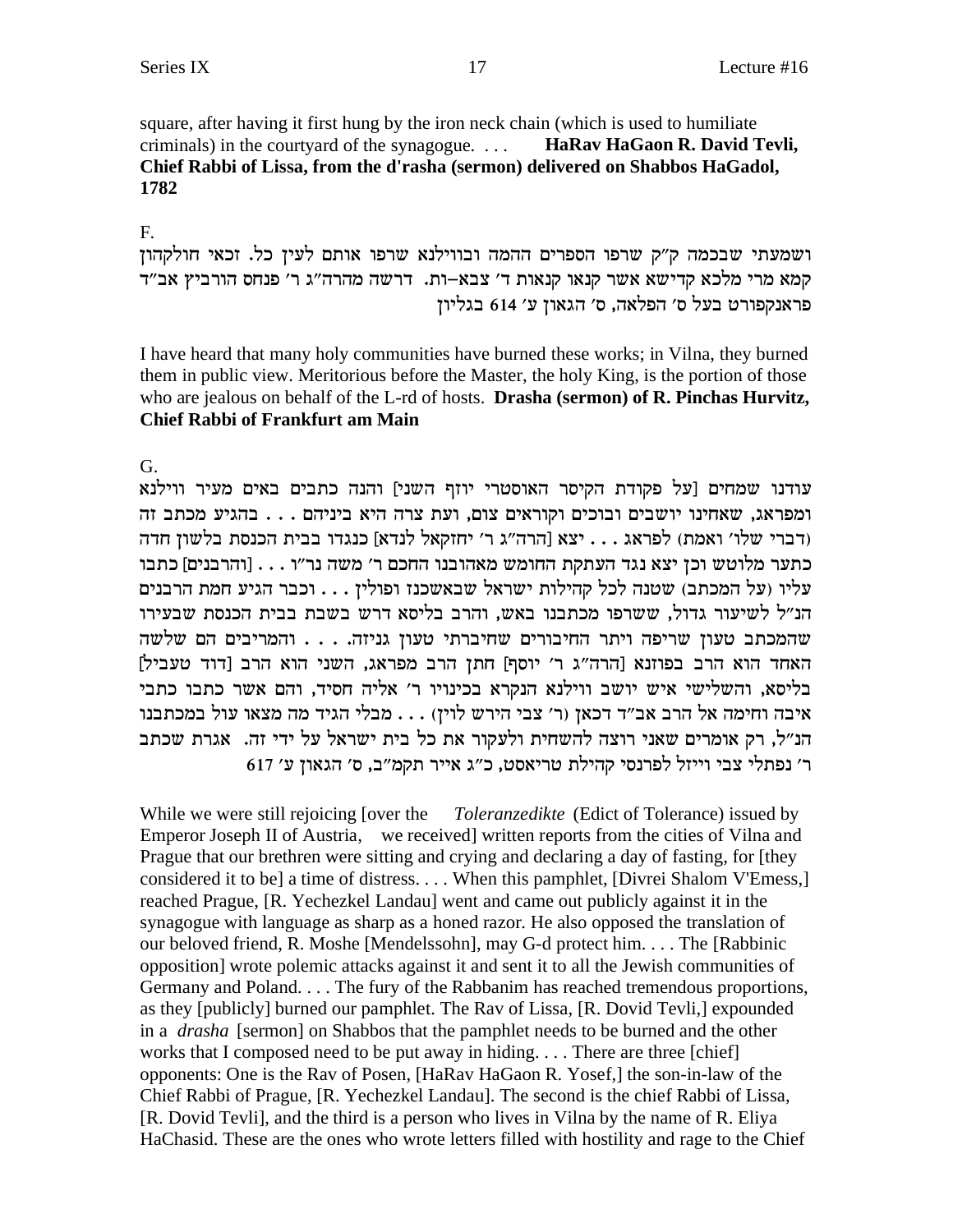Rabbi of this city, [R. Tzvi Hirsch Levin].... without specifically detailing what wrongs they found in our pamphlet; they only said that it is my desire to destroy and uproot all of the house of Israel through these means. Letter sent by R. Naftali Tzvi Wessely to the heads of the Jewish community of Trieste, 23th of Iyar, 5542 (1782)

#### Н.

רש״י ד״ה מהגיון. *לא תרגילום במקרא יותר מדאי משום דמשכא.* נלע״ד משום שלימוד המקרא גם האפיקורסים לומדים בשביל הלשון כמו שלומדים שאר לשונות ואם לא תשגיח על בנך בילדותו רק על לימוד המקרא יכול להיות שתקח לו מלמד אחר משלהם כי גם הם יודעים ללמדו ומתוך כך בנך נמשך אחריהם גם בדיעות נפסדים. ובפרט בזמנינו שנתפשט התרגום אשכנזי וזה מושך לקרות בספרי הגוים כדי להיות בקי בלשונם ולכן הזהיר מזה אבל חנוך לנער על פי דרכי התורה והושיבום בין ברכי ת"ח גם בילדותם בלמדם מקרא קח לו מלמד תלמיד חכם וירגילו תכף גם במשנה וגמרא. והרבה יש להוכיח ע"ז בדורינו שפשתה המספחת מאד ומן השמים ירחמו. הרה"ג ר' יחזקאל לנדא, צל"ח, ברכות כח:

Rashi explains the phrase, (Berachos 28b) Keep your children away from higayon, as follows: Don't accustom them excessively to the study of Scripture because it has the power to draw them [away]. In my humble opinion, it seems that this is because Scripture is also the subject of study by heretics who study it for its language just as they would study other languages, and if you only concentrate on your child's education in the field of Scripture, you may well take for him a teacher who is from their circles, for they also know how to teach Scripture, which will lead him to be drawn towards their perverted beliefs. This is most certainly the case in our own generation in which the German translation [of Scripture by Mendelssohn] has been widely distributed and has drawn [them] to read the works of Gentiles [in German] in order to enable them to gain expertise in their language. This is why [R. Eliezer b. Hyrcanus] admonished [his disciples]. Rather one should train his child in the ways of Torah and place them between the knees of Torah scholars. Even while they are young, while they are studying Scripture, take for them a teacher who is a talmid chacham [Torah scholar,] who will immediately accustom him as well to the study of Mishna and Talmud. This is something that needs to be desperately addressed in our generation, for this has become very widespread. May Heaven have mercy upon us. HaRav HaGaon R. Yechezkel Landau, Chief Rabbi of Prague, Tzion L'Nefesh Chayah, Berachos 28b

I.

היה עם לבבי . . . לשוב אל מקומי [לפולין] כי אם רבו השרידים יראי ד׳ החרדים על דברו הרי רבו עתה עם הארץ בקצה המחנה נרפים הם ממלאכת ד׳ ויעשו מעשים אשר לא תעשינה ... הפצירו בי הפצירו שמעתי באזני ... והנה כבוד מעלתכם ... הפצירו בי אמרתי ימים ידברו . . . קיויתי לעשות ענבים ונהפוך הוא . . . חדשים מקרוב באו. . . ופרי מחשבותם . . . להסיר עטרת ישראל . . . ועתה מה לי פה . . . מכתב ההתפטרות של רבה של ברליז ר׳ צבי הירש לויז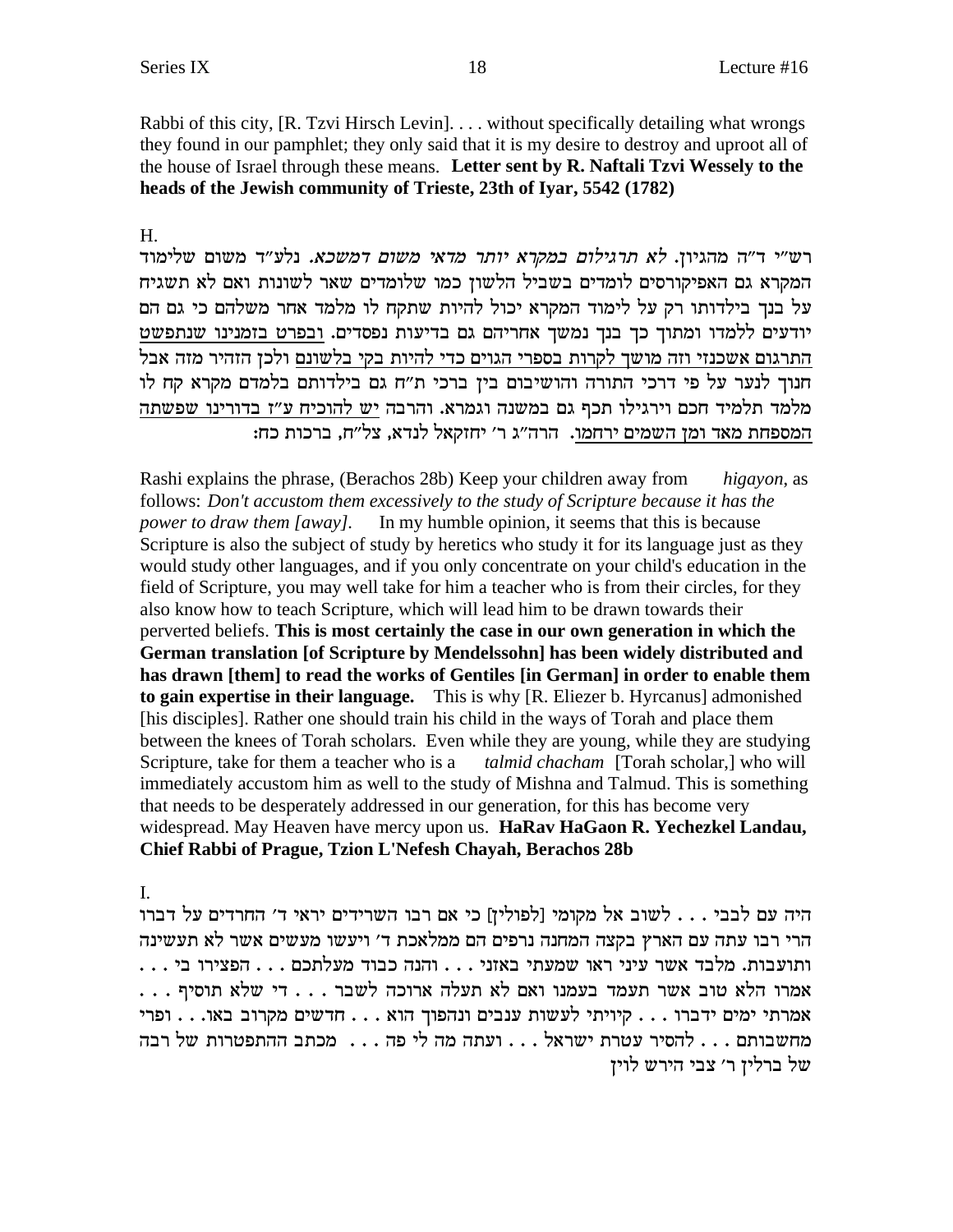It was my desire . . . to return to my homeland (Poland), for although there are many who remain G-d fearing, terrified to violate His commandments, there has recently been an increase in the numbers of the ignorant who are on the fringes of the community who are lax in their G-dly duties and transgress that which is forbidden and are guilty of abominations. Besides that which my eyes beheld, did my ears hear . . . Behold, your honors ... prevailed upon me.... They said that it would be better for me to stay with them and even if the situation does not improve ... at least it won't get worse... I said that time will tell... I had hoped to produce grapes (fine disciples) but on the contrary ... There has newly come [people] ... whose whole amibition is to remove the crown of Israel.... And now, what reason is there for me to remain here... R. Tzvi Hirsh Levin, Chief Rabbi of Berlin, Letter of resignation

 $J<sub>1</sub>$ 

היהדות התקיימה שנות אלפים בלי ספר ״פידון״ בהוכחת מציאות הנפש והשארתה אחרי מות האדם בעוד כי ימי דור אחד של ההשכלה הספיקו לערער את חומות היהדות, נפתלי הירץ וויזל, מובא ב"משה מנדלסוז" מצמח צמריוז עמ' 111

Judaism survived for thousands of years without having to come on to [Mendelssohn's] work, Phaedon, to prove the existence of the soul and its survival after death, while just one generation of "Haskalah" (Enlightenment) was enough to undermine the bulwark of Judaism. Naftali Tzvi (Hartwig) Wessely

 $IX$ The End of an Era

A.

נפטר ביום ב׳ י״ז אייר שנת תקנ״ג לפ״ק לפרט בעל המחבר שו״ת נו״ב וספר צל״ח הוא הרב המפורסם מוה"ר יחזקאל בן הרב הגדול מוה"ר יהודה סג"ל לנדא אב"ד ור"מ דק"ק פראג תנצב״ה. נוסח המצבה אשר על קברו

The author of the Responsa Noda BiYhuda and the Sefer Tzion L'Nefesh Chayah, the renowned Rav R. Yechezkel b. HaRav HaGadol R. Yehudah Segal Landau, the Av Bais Din and Rosh Mesivta of the holy community of Prague, passed away on Monday, the seventeenth of Iyar, 5553 (1793). May his soul be bound up in the bond of life. Inscription on the gravestone of HaRav HaGaon R. Yechezkel Landau

**B.** 

[הרה"ג ר' יחזקאל לנדא] שהיה יחיד בדורו בהוראותיו וד' היה אתו שקלע אל השערה ולא החטיא את המטרה האמיתית בכל דבר אשר הורה. עדות של הרה״ג ר׳ שניאור זלמן מלאדי

[R. Yechezkel Landau] was the most outstanding halachic authority of his generation. Hashem was with him, for he was accurate in all his rulings and never failed to reach the correct decision in all of his halachic rulings. Testimony of HaRav HaGaon R. Shneur **Zalman of Ladi**